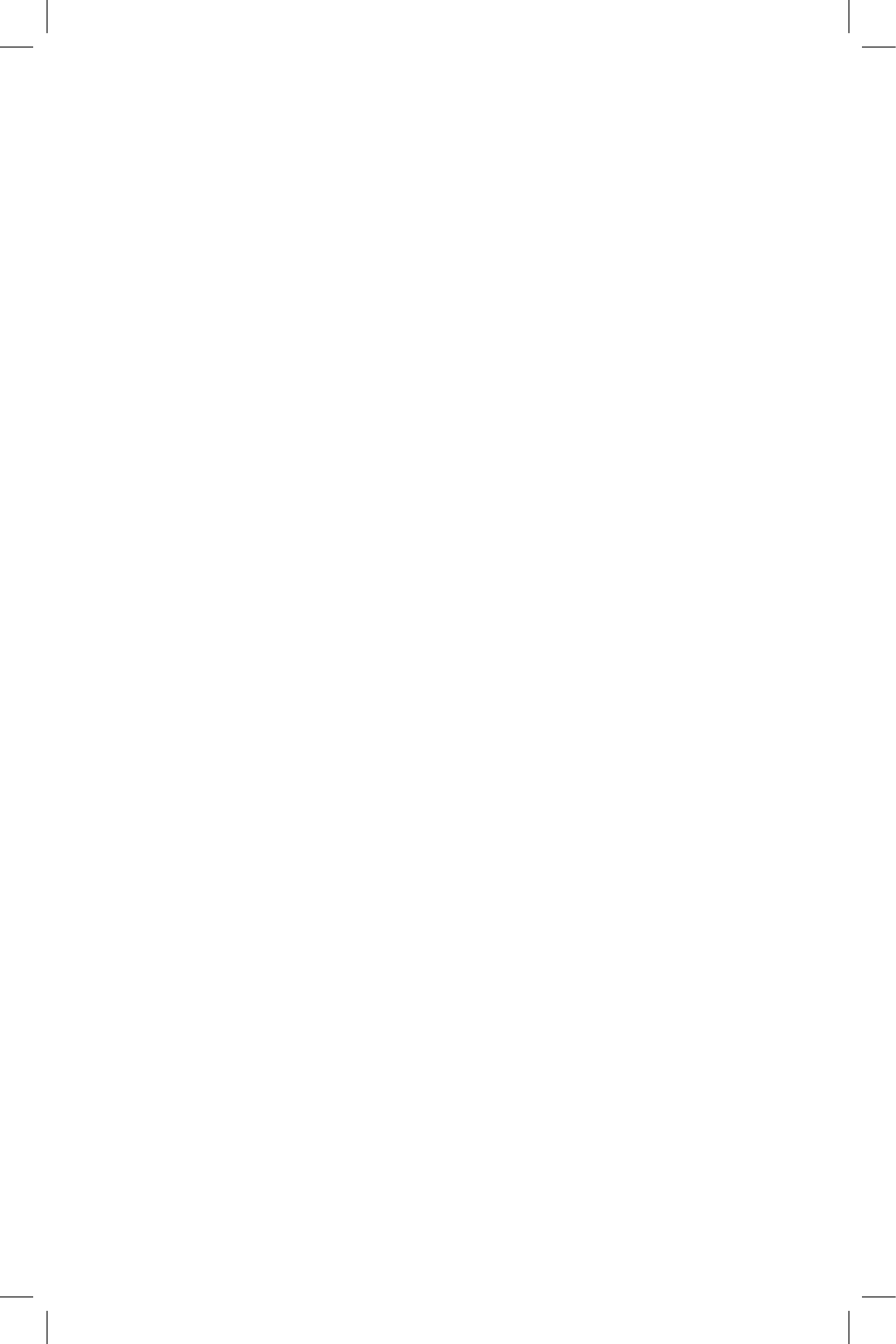orshn 'ic  $\sum_{i=1}^N\frac{1}{n_i}$ 

THE REASON WE WERE CREATED

# A. W. Tozer

## Edited by James L. Snyder

### MONARCH **BOOKS** Oxford, UK & Grand Rapids, Michigan, USA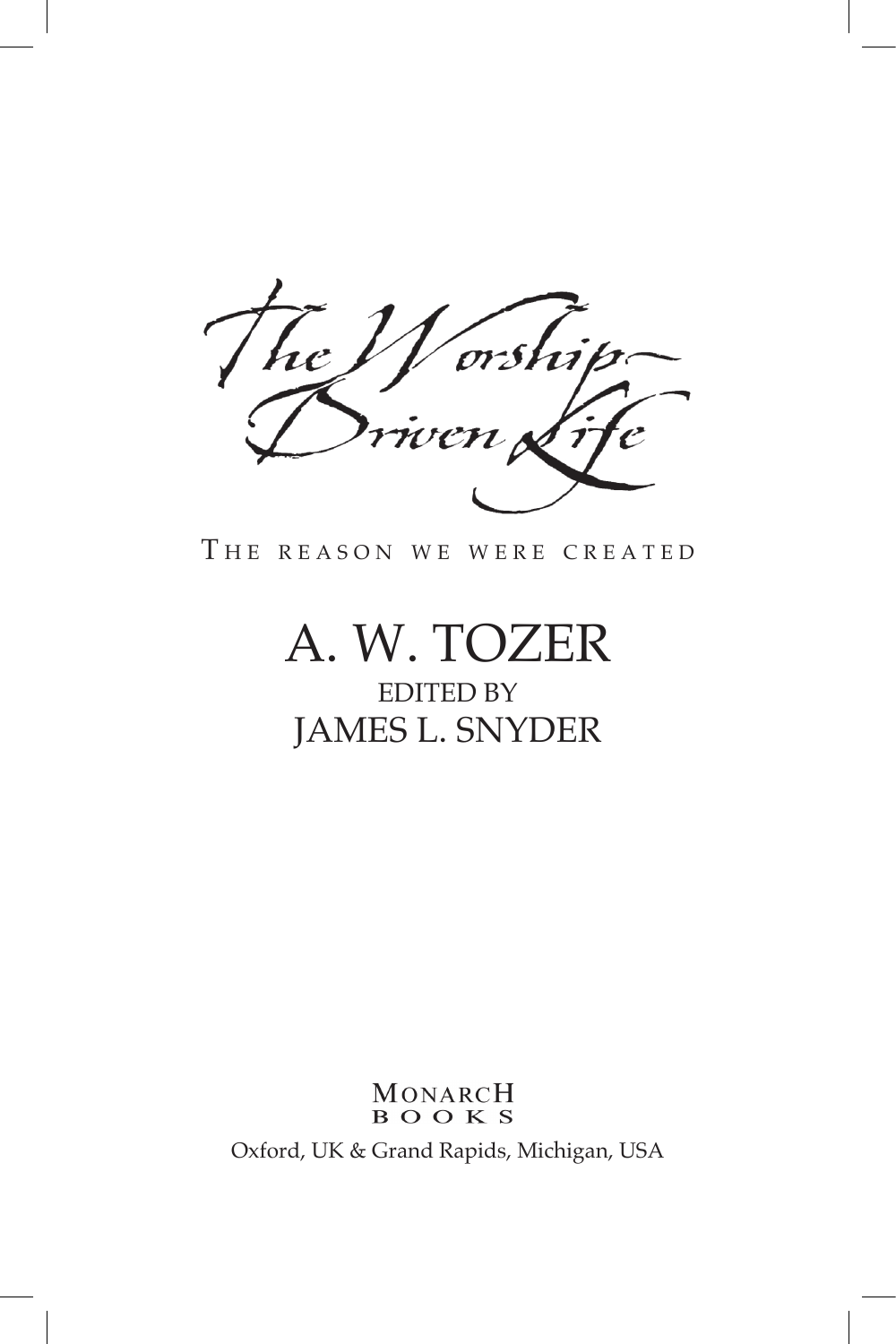Copyright © by Lowell Tozer, 2008.

The right of A. W. Tozer to be identified as author of this work has been asserted by him in accordance with the Copyright, Designs and Patents Act 1988.

All rights reserved. No part of this publication may be reproduced or transmitted in any form or by any means, electronic or mechanical, including photocopying, recording or any information storage and retrieval system, without prior permission in writing from the publisher.

First published in the UK in 2008 by Monarch Books (a publishing imprint of Lion Hudson plc), Wilkinson House, Jordan Hill Road, Oxford OX2 8DR Tel: +44 (0) 1865 302750 Fax: +44 (0) 1865 302757 Email: co-ed@lionhudson.com www.lionhudson.com

ISBN: 978 1 85424 877 0

Distributed by: Marston Book Services Ltd, PO Box 269, Abingdon, Oxon OX14 4YN

Unless otherwise stated, Scripture quotations are taken from the Holy Bible, New International Version, © 1973, 1978, 1984 by the International Bible Society. Used by permission of Hodder & Stoughton Ltd. All rights reserved.

This book has been printed on paper and board independently certified as having come from sustainable sources.

#### **British Library Cataloguing Data**

A catalogue record for this book is available from the British Library.

Printed and bound in Wales by Creative Print & Design.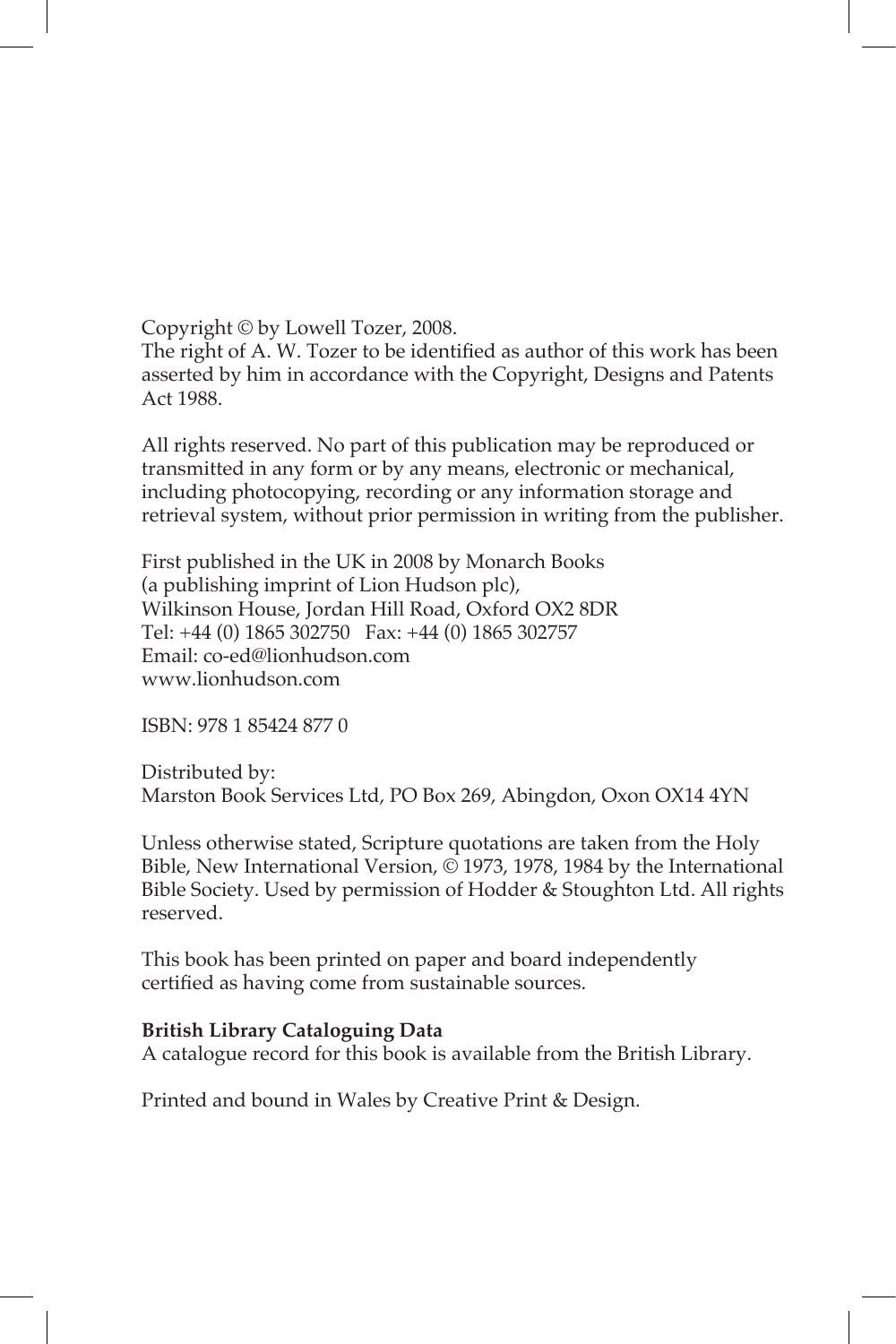## **Contents**

|                                   | Introduction by James L. Snyder:            |     |
|-----------------------------------|---------------------------------------------|-----|
| A. W. Tozer – A Heart for Worship |                                             | 7   |
|                                   |                                             |     |
| 1.                                | The Tragedy of Human Depravity              | 21  |
| 2.                                | Searching for Lost Human Identity           | 37  |
| 3.                                | Discovering the Heart of Human Nature       | 51  |
| 4.                                | Paths in the Wrong Direction                | 63  |
| 5.                                | Religion versus Worship                     | 77  |
| 6.                                | Seekers after Truth                         | 89  |
|                                   | 7. What Came First: Workers or Worshipers?  | 99  |
| 8.                                | The Components of True Worship              | 113 |
| 9.                                | The Mystery of True Worship                 | 127 |
|                                   | 10. The Natural Dwelling Place of God       | 139 |
|                                   | 11. The Worthy Object of Worship            | 153 |
| 12.                               | The Authenticity of Ownership               | 163 |
|                                   | 13. The Lord of our Worship                 | 173 |
|                                   | 14. Maintaining a Vibrant Worship Lifestyle | 183 |
|                                   |                                             |     |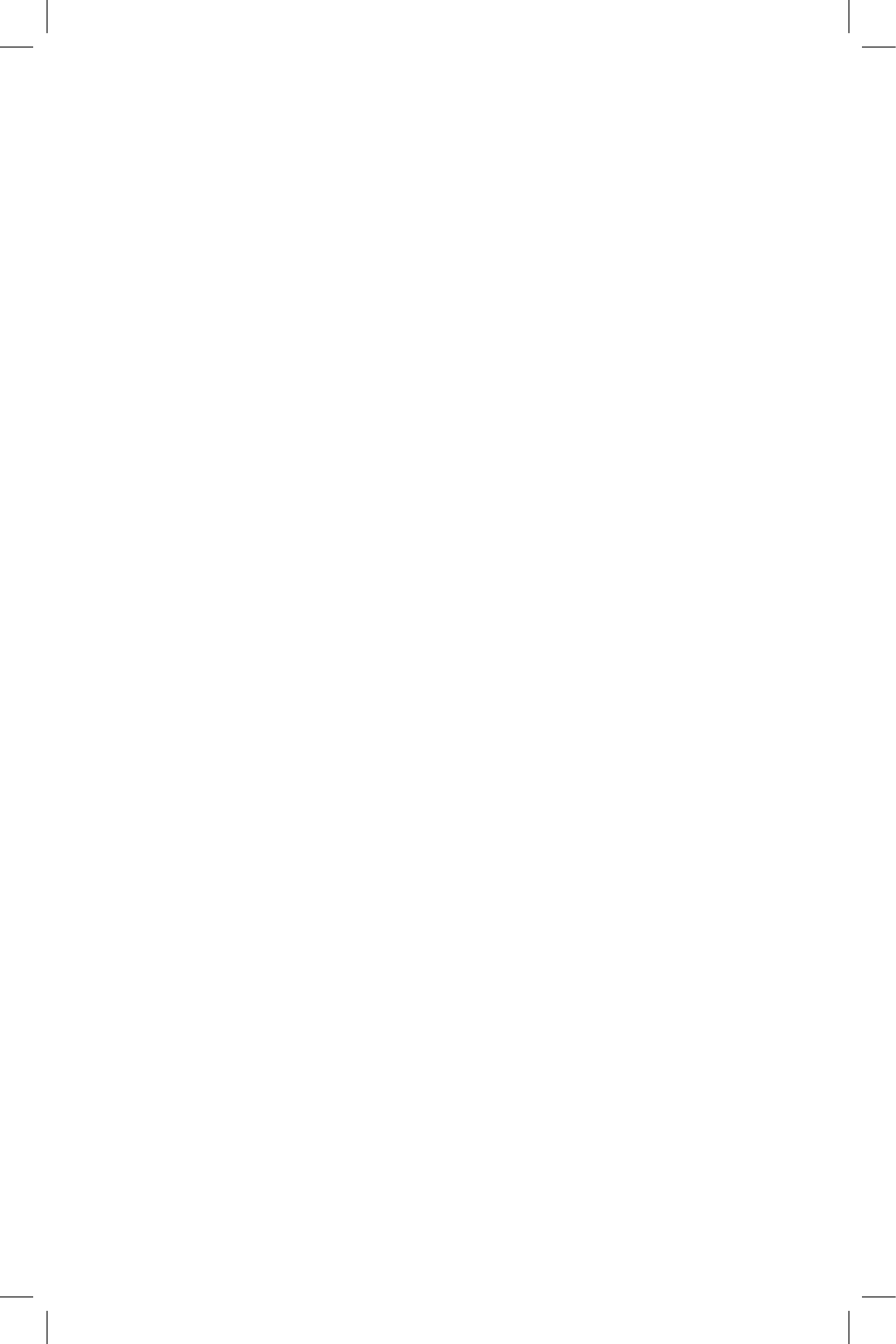## Introduction by James L. Snyder

## **A. W. Tozer – A Heart for Worship**

For more than forty-four years, Aiden Wilson Tozer served as a minister in the Christian and Missionary Alliance. His most prominent ministry was thirty-one years at the Southside Alliance Church in Chicago, often referred to as 'that citadel of fundamentalism'. His ministry, however, went beyond the confines of a denomination. He served as a voice to the entire body of Christ. His books and articles were eagerly read and his conference ministry attended with great expectation. Rarely did he disappoint those who knew him. If you were looking for formula Christianity, you were disappointed with him. If you were interested in what he referred to as 'feel-good Christianity', you were greatly disappointed.

During his life, Tozer earned a reputation for many things: an outspoken critic of the religious scene, an outstanding preacher, editor of a leading Christian periodical and author of several devotional classics. The real focus, however, of his daily life centered on the worship of God. Nothing else so occupied his mind and life. This worship of God was not something tacked on to a busy schedule. It became the one great passion of his life. Everything revolved around his personal worship of God.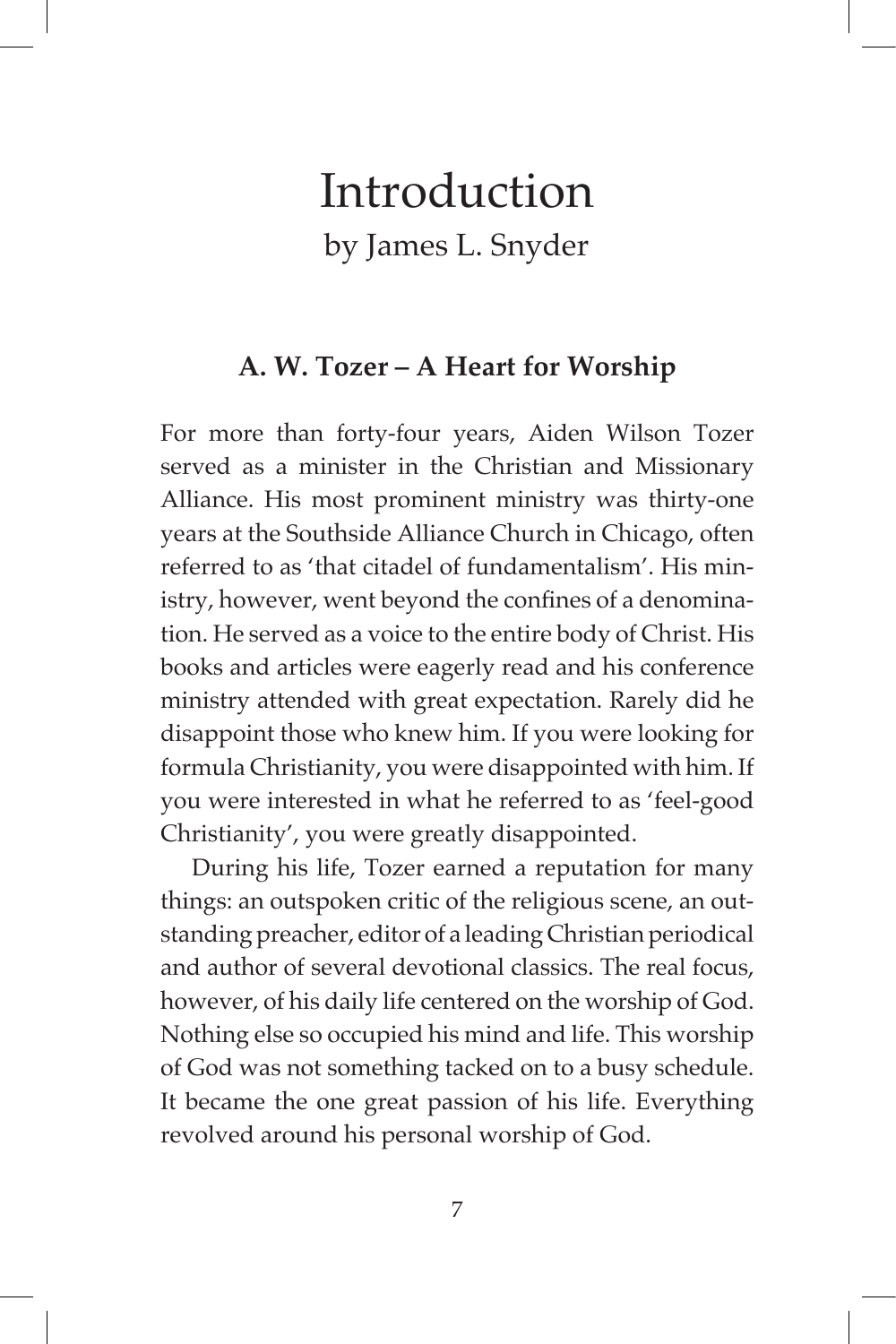Tozer paid the price for this lifestyle of worship. Many, even in his own family, did not understand him and his insistence on being alone. Some even regarded him as a bit odd, but what others thought of him did not trouble him in the least. His primary business was the worship of God. Nothing else mattered.

To appreciate the ministry of Tozer you must comprehend his passion for worship. If not, you will most likely misunderstand not only his words but his actions as well. He was completely committed to this one solemn activity and pursued it with all the passion he had. Tozer's ideas regarding worship were hammered into a conviction that governed his life and ministry. 'Worship,' Tozer explained, 'is to feel in your heart and express in some appropriate manner a humbling but delightful sense of admiring awe and astonished wonder and overpowering love in the presence of that most ancient Mystery, that majesty which philosophers call the First Cause but which we call Our Father Which Art in Heaven.'

Tozer walked to the beat of a different drummer, but it was not simply because he was a rebel. That may have been a small part of it, but the main factor was his complete sellout to Jesus Christ. Family, friends, even the ministry had to take a back seat to this yearning of his. Perhaps his essay 'The Saint Must Walk Alone' explains to a certain degree his idea of true spirituality. His focus in life was on the person of Jesus Christ and he would do everything within his powers to sharpen that focus. All his spiritual energies and disciplines were directed along that singular path. Consequently, to a certain degree he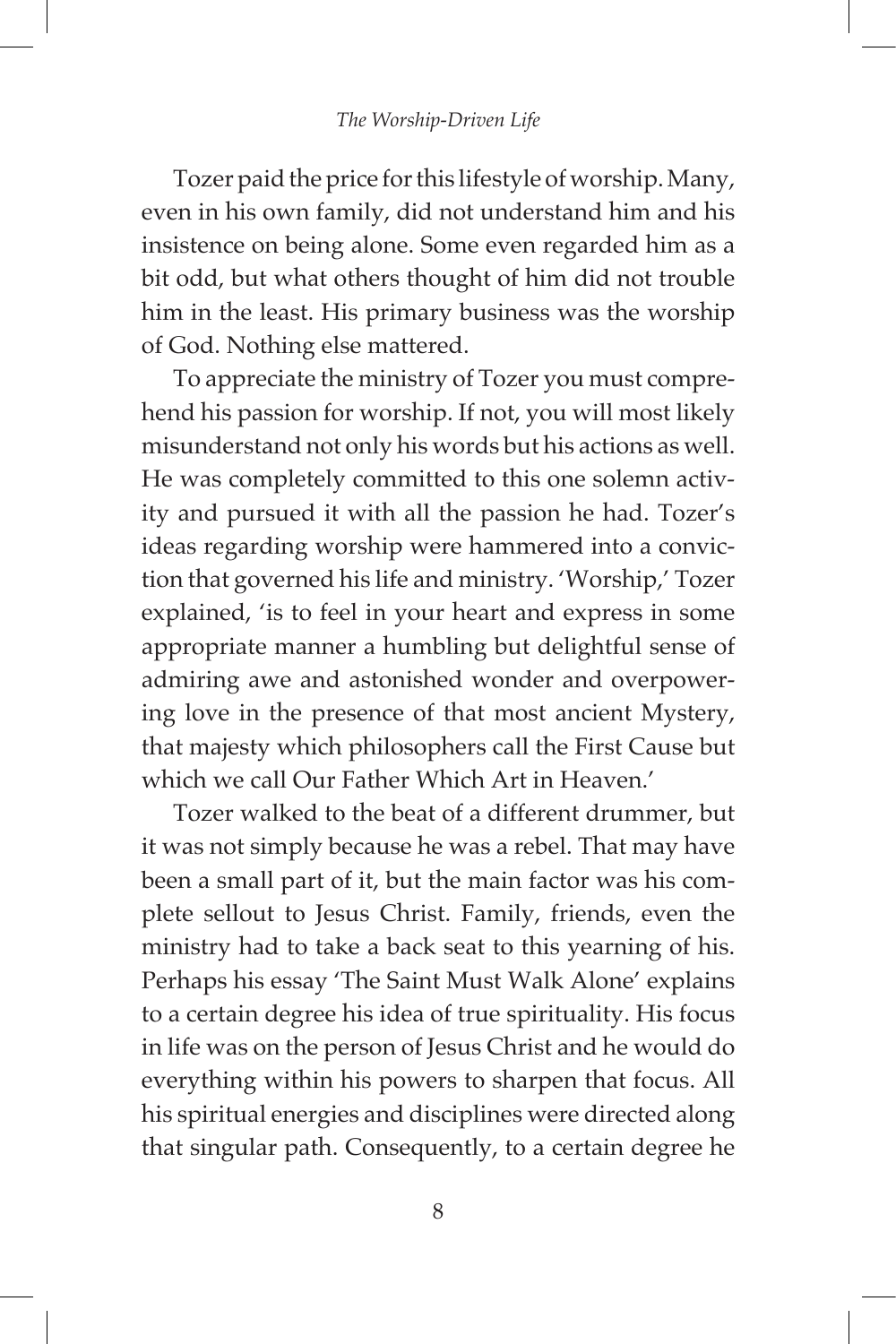#### *Introduction*

was difficult to live with, not because he was demanding or irascible but because he simply was focused on God.

At times, he would come to the family dinner table, especially after the children had left, and not speak a word. Not because he was mad at anyone; he was focused on God and would not break that focus even for fellowship around the table with friends and family. Tozer did not spend too much time working on his social graces – probably the one glaring weakness in his character. Yet doing the work he believed God had called him to demanded much time away from people, shut up alone with God.

Tozer daily cultivated the ability to focus on God. He would quiet his heart, and out of that quietness would come adoration and worship for the Triune Godhead.

Often, at conferences, Tozer seemed preoccupied. He was always musing on some aspect of God. He once claimed that he had dreams of God, so much were his thoughts directed toward the Godhead. Although quite knowledgeable on a variety of subjects and possessing strong opinions on many of them, in later life Tozer increasingly became disengaged from them. His focus on God was getting sharper. The 'art' of worship increasingly engaged his time.

The lessons Tozer learned in worship he generously shared with all who would listen. His preaching and writing were simply the clear declarations of what he had experienced in his private sessions with God. Emerging from his prayer closet, dripping with the fragrance of the presence of God, he was eager to report all he had witnessed. After such a sermon during his Chicago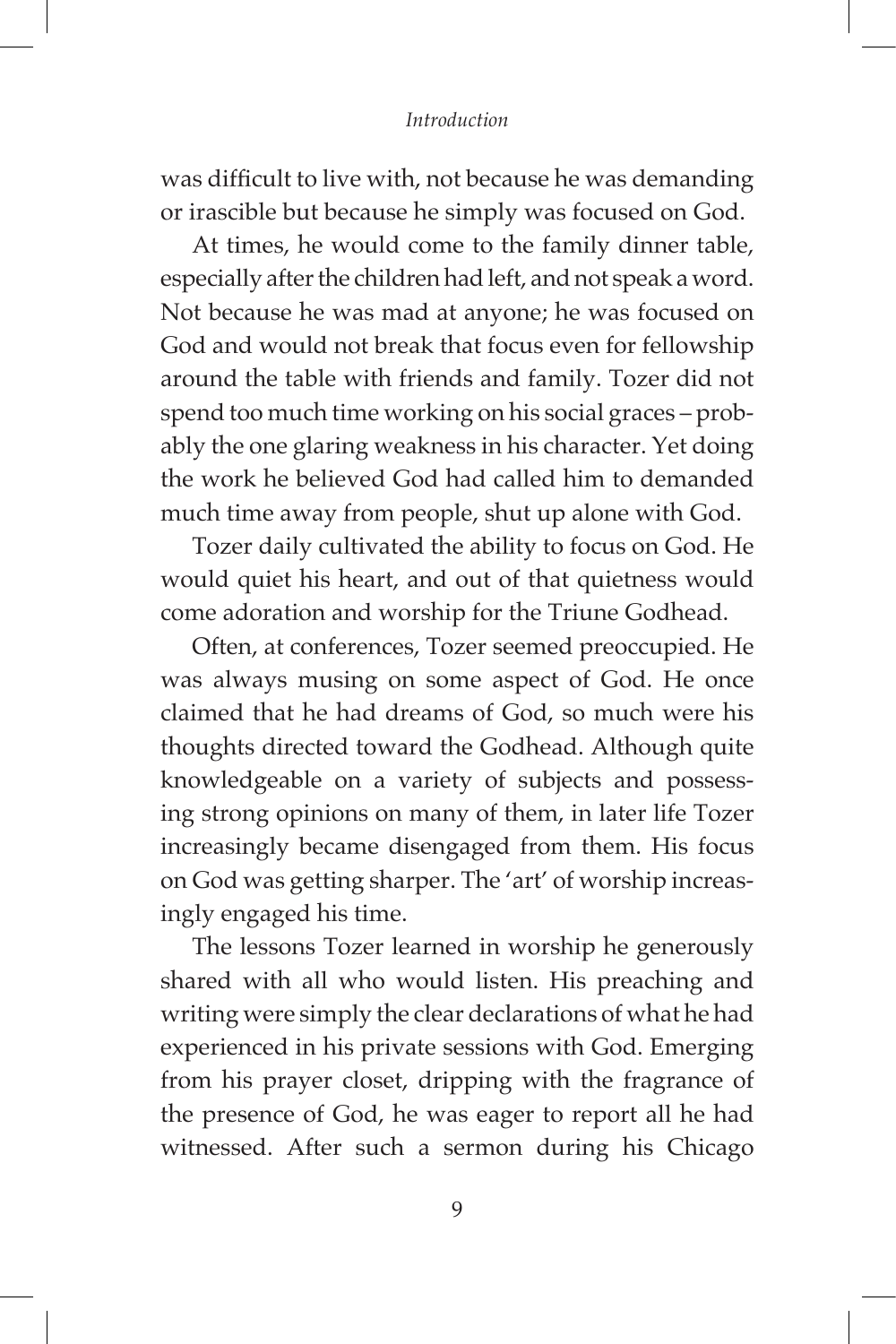ministry, one person in the congregation observed, 'He out-Davided David.'

Few writers got to the heart of a subject as quickly as Tozer. He bypassed the trivial and concentrated on those essential ingredients important to our walk with God. In this series, he bares his soul on the one great obsession of his life: worship. Many have written about worship, but I believe Tozer surpasses them all in simple passion and supreme purpose. A reader coming away from this book will not only understand worship but also experience it in his or her own heart.

You may not always agree with him, but you will always know what he believes and why. He says, 'This will be the best teaching in my ministry, comparing myself with myself.' The ensuing messages prove Tozer to be the prophet his reputation suggests.

'I want to deliver my soul as a prophet of God to the people, and to explain why we were created and why we are here, not to the satisfaction of the immediate appetite only but to something bigger, grander and more eternal, that we might worship God and enjoy Him forever.'

Throughout this book, Dr Tozer systematically presents his teaching on a subject close to his heart. Nowhere will anybody find a more fully developed thesis on worship with such sanctified passion. Tozer was one of the first in evangelical circles to call attention to this neglected Bible doctrine. He issued a clarion call for Christians to return to their first love. Now that the pendulum has swung to the other extreme in the evangelical church, this teaching is as needed today as when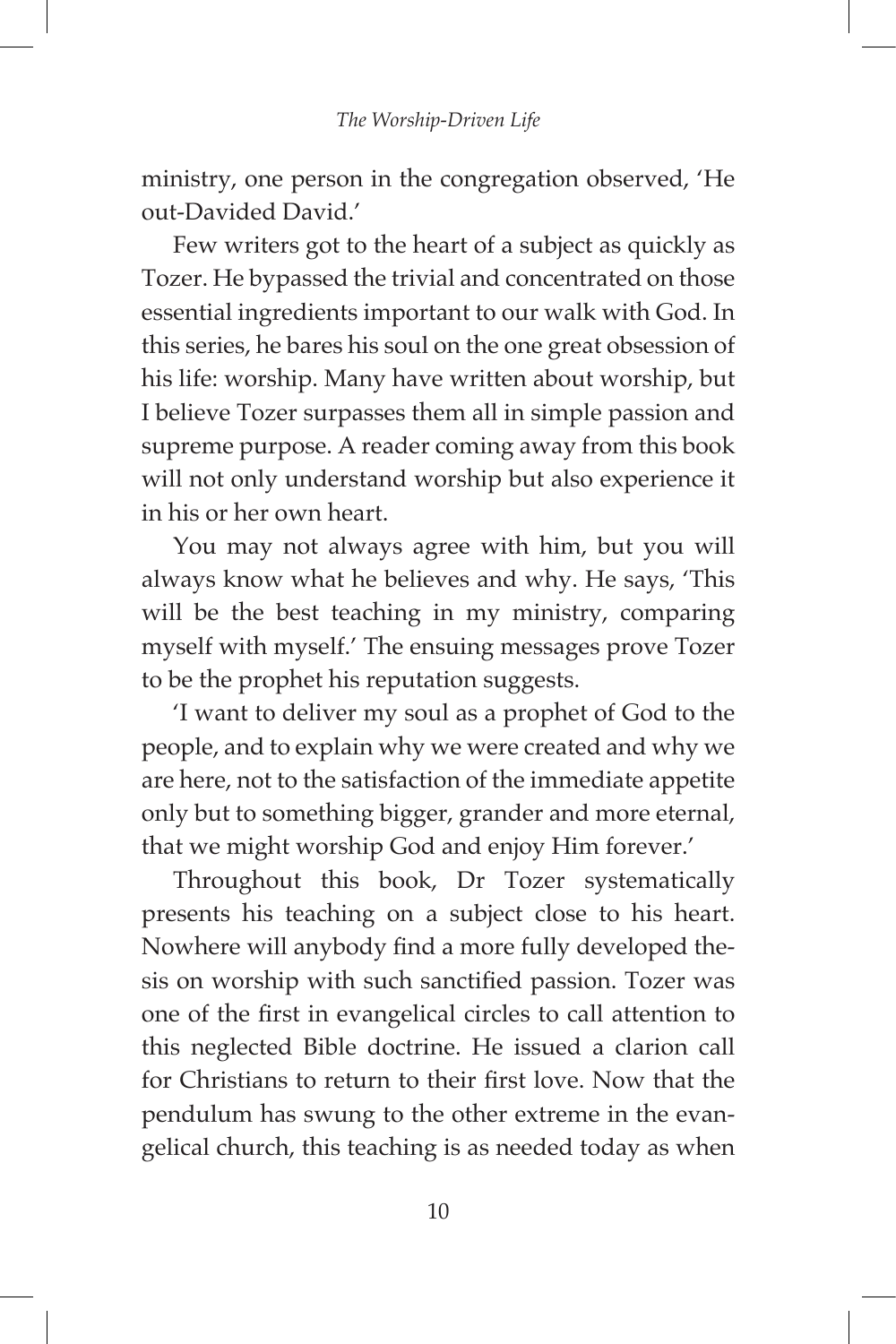#### *Introduction*

Tozer first preached it. Many people are interested in the subject of worship, but most books focus on technology and performance. Here is a book deeply rooted in Bible doctrine and historical writings which focuses on presence, the presence of God. One of the great aspects of this book is how Tozer blends Scripture with some of the great devotional writers throughout history. Many refer to these as mystics, and Tozer is responsible for introducing these great saints to Protestants and evangelicals. The book is well seasoned with these great saints of the past and their Spirit-inspired writings.

A close study of Tozer's ministry will warrant the simple conclusion that his ministry was not just cranking out sermons, articles and editorials. He always had something significant to report. His entire ministry was marked with this distinction. He firmly believed that his labor must flow from a life of worship. Any work that does not flow from worship is unacceptable to God. And, after all, it is God we are trying to please, not people.

Throughout his long ministry, Tozer never became entangled in social or political issues. Not that he did not have an opinion on these subjects, for he did. His conviction was that he was responsible to stick to the great essentials of life. That is why his writings are just as fresh and relevant today as when they were first published. He believed that certain things never change, whatever the generation. He kept to those fundamentals, and you either loved Tozer or hated him. While other ministers were becoming involved in political issues, Tozer contented himself with preaching about God.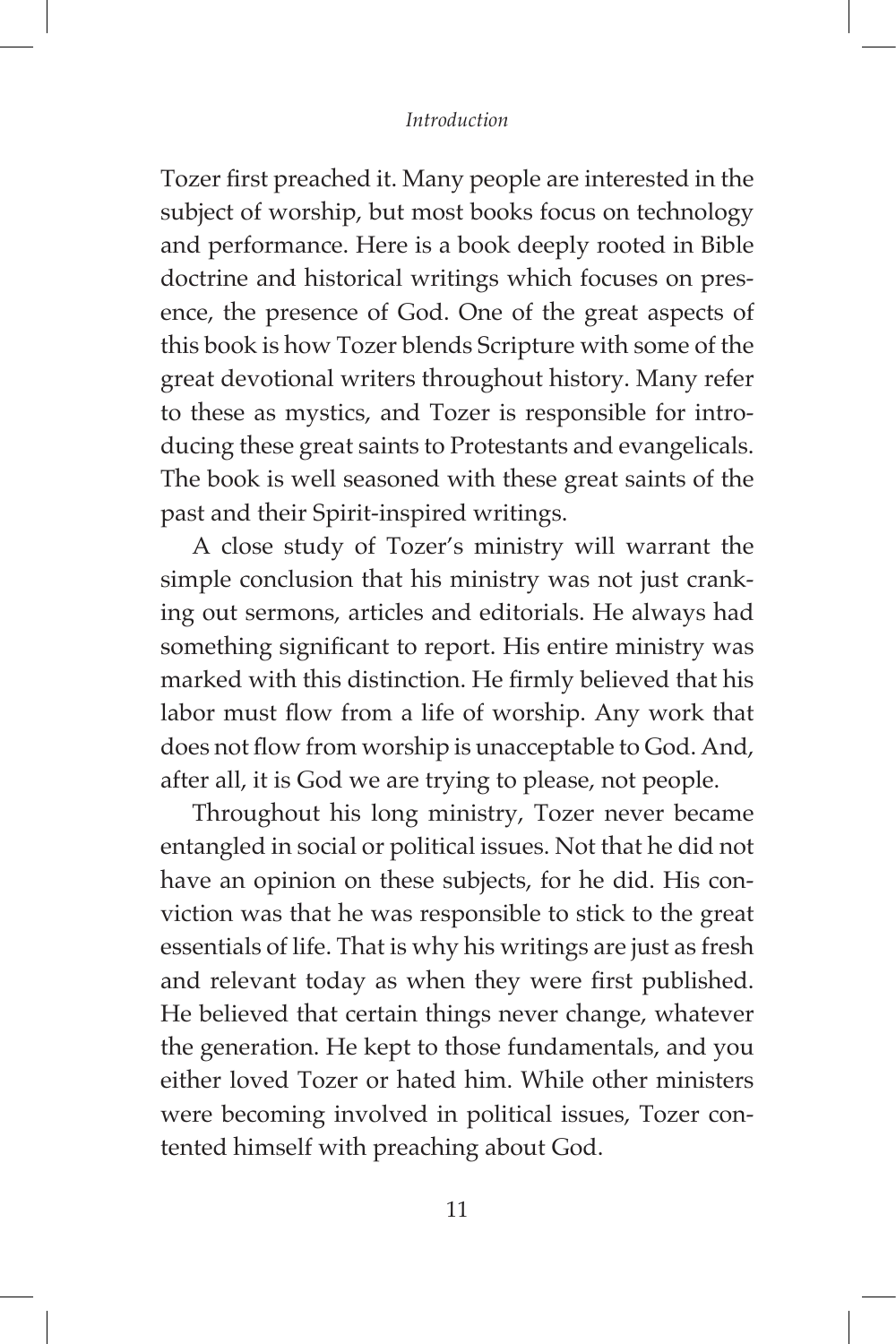This was his passion.

In this book on worship, Tozer's purpose is twofold: to deliver his soul on a subject close to his heart and to inspire others to cultivate a spirit of worship in daily living. Tozer lays a solid foundation, and once a person has read this book they will go on to develop a lifestyle in which worship dominates their life. Nobody reading this book all the way through will ever be the same again, especially when it comes to their personal worship of God.

Often, when in a thoughtful mood, Tozer confided to a friend, 'My ambition is to love God more than anyone of my generation.' Whatever he meant by that, it is evident that he possessed a passion for God that controlled everything in his life. Some evidence exists suggesting he achieved his goal more than he imagined.

The first book he authored that brought him to the attention of the Christian public was the classic *The Pursuit of God*. The last book was *The Knowledge of the Holy*. Tozer lived between these two books. He lived a lifestyle of worship and nothing else truly mattered to him. He sacrificed family, friends and reputation in his pursuit of God.

Tozer's criticism of entertainment within the church made him quite infamous during his lifetime. His high view of worship caused him to lash out mercilessly at times. Worship was to be pure and untainted by worldly things. In his mind, the two were opposed to each other. When someone suggested that singing a hymn was a form of entertainment, it provoked Tozer's fury. Some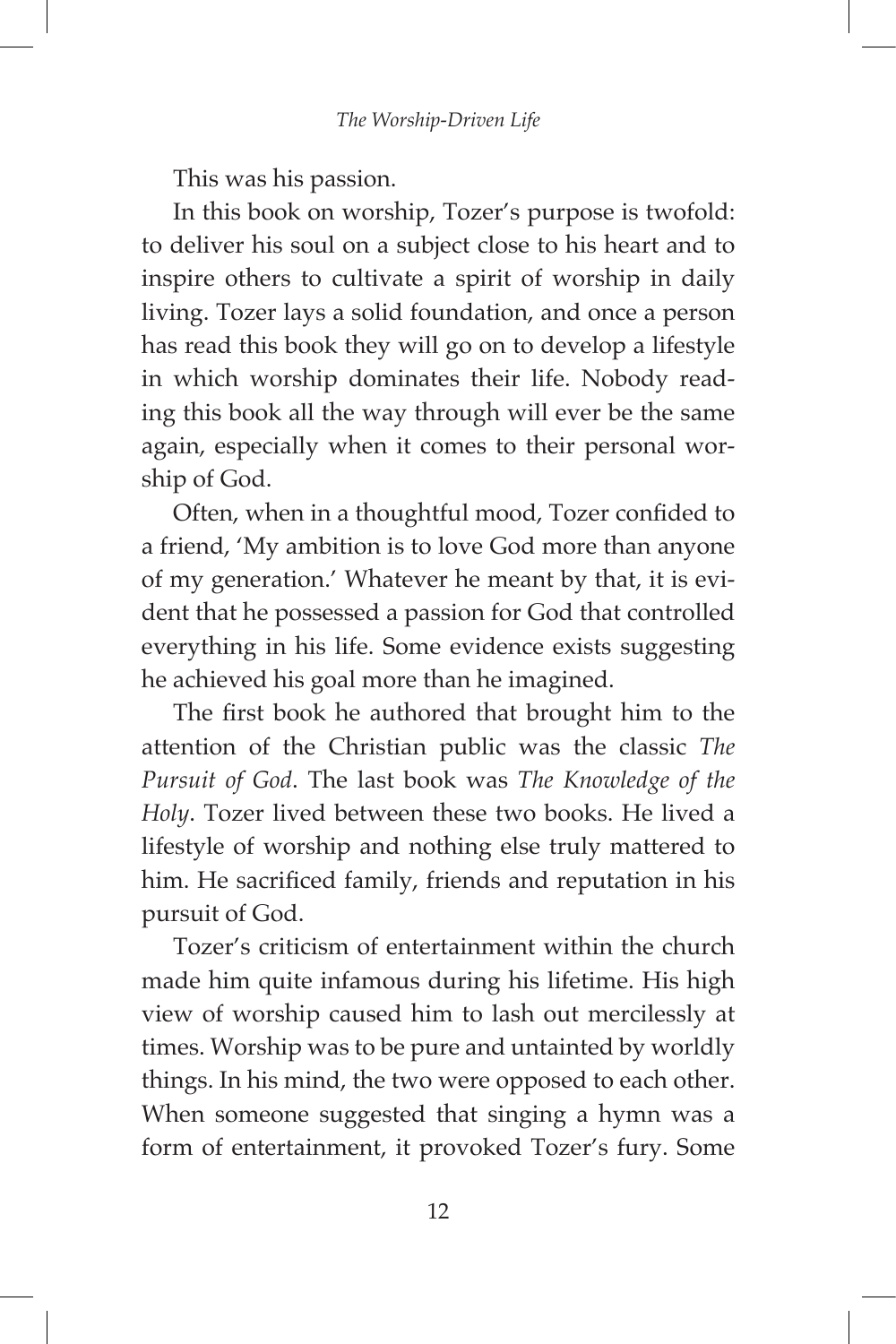#### *Introduction*

of his most eloquent denunciations were in this direction. He was justly concerned about the inroads worldliness was making into the church, and its effect upon Christians. He was especially adamant about the contemporary evangelism methods that many were advocating. He felt they lowered the standards of the church and he was dead set against them.

His comments at times are sharp but this is because of his deep love for the church and the fellowship of God's people. He did not relish the idea of any compromise with the message or the spirit of New Testament Christianity. He truly believed that the church of Jesus Christ had a viable message for the world and was anxious that the message should not be mixed or diluted. Desperate times require strong medicine. And Tozer felt the church was backing away from its strong medicine and becoming adjusted to the world around it, a phrase he detested.

He aptly described his philosophy when he said, 'I believe everything is wrong until God sets it right.' This is where he began and, from that position, he proclaimed freedom through the Lord Jesus Christ.

Tozer once wrote a booklet, 'The Menace of the Religious Movie', in which he set forth in irresistible logic his conviction on this whole matter of entertainment in the church. The opinions are strong yet backed by biblical principles. Not only must the message please God but the methods of getting that message out must please God and be compatible with the character and nature of God. He continually ridiculed the idea that 'new days demand new ways'.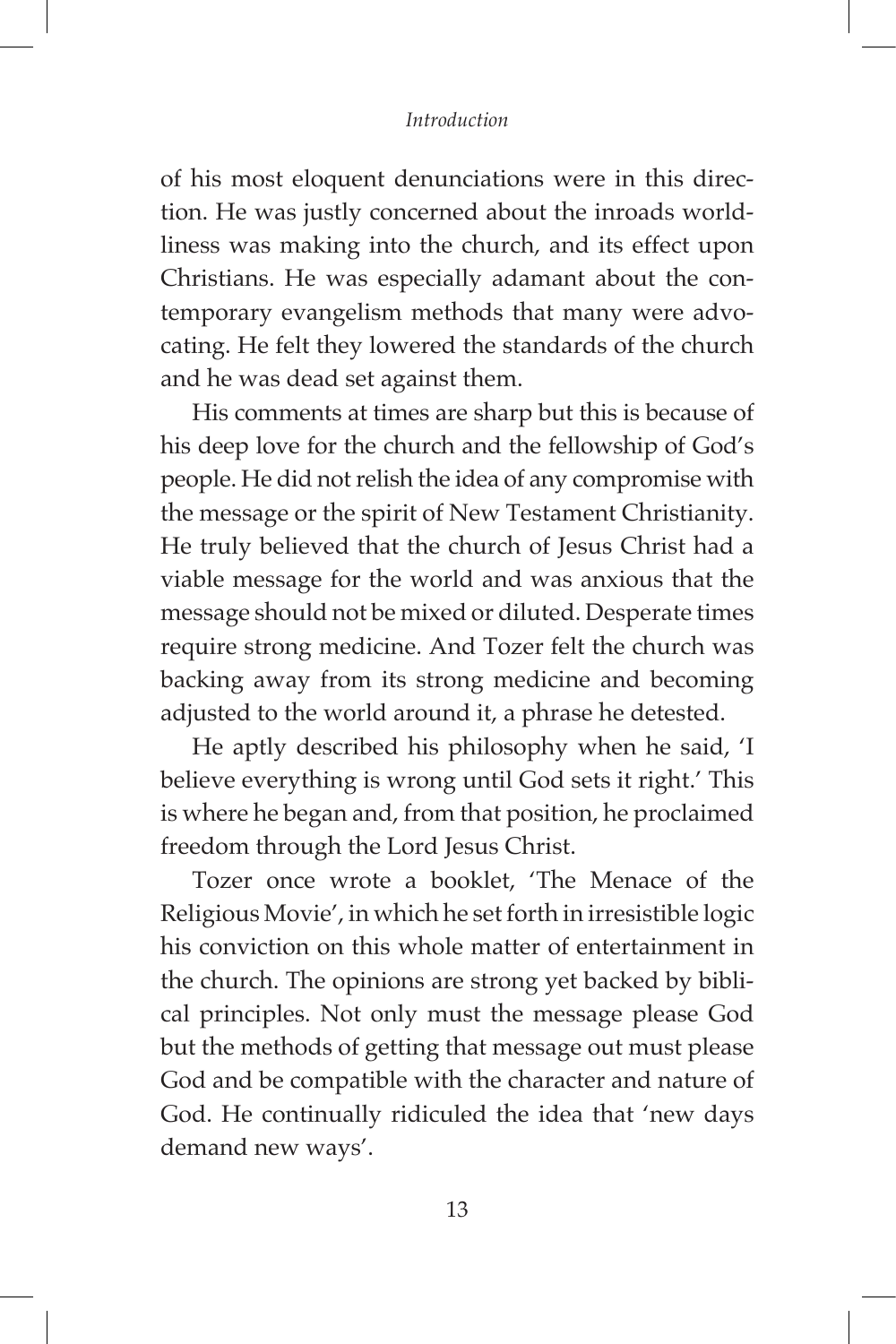To appreciate fully Tozer's criticism of entertainment, his idea of worship must be examined. He firmly believed that entertainment would undermine Christian worship and put the church in jeopardy, a thought abhorrent to Tozer. The integrity of the church, as Tozer saw it, was in danger of being compromised by the introduction of 'things' into the sanctuary. His ideas of music, prayer, evangelism and missions sprang from the imperative of worship within the Christian community.

The legacy of Tozer is in the area of the majesty of God. Whatever else Tozer did, his supreme desire was to exalt the Lord Jesus Christ as simply as possible. He tried to set before his generation the importance of certain virtues such as simplicity and solitude. And to turn the attention of the young preachers, for he had great influence among them, away from sham and pretense and all kinds of flesh that would creep into church politics. Getting alone with your Bible and a hymnbook was highly recommended by Tozer. It was this intimacy with God that made his ministry what it became and is remembered now.

Also, a significant aspect of his legacy is spiritual insight. Tozer saw into the nature of things so deeply that it burdened him. He once made the remark that, if you wanted to be happy, you should not pray for discernment. Tozer had the gift of spiritual discernment. He could see through to the very nature of things and see beyond the present action to the inevitable results in the years to come. He could see that the way the evangelical church of his day was going meant it would soon be in serious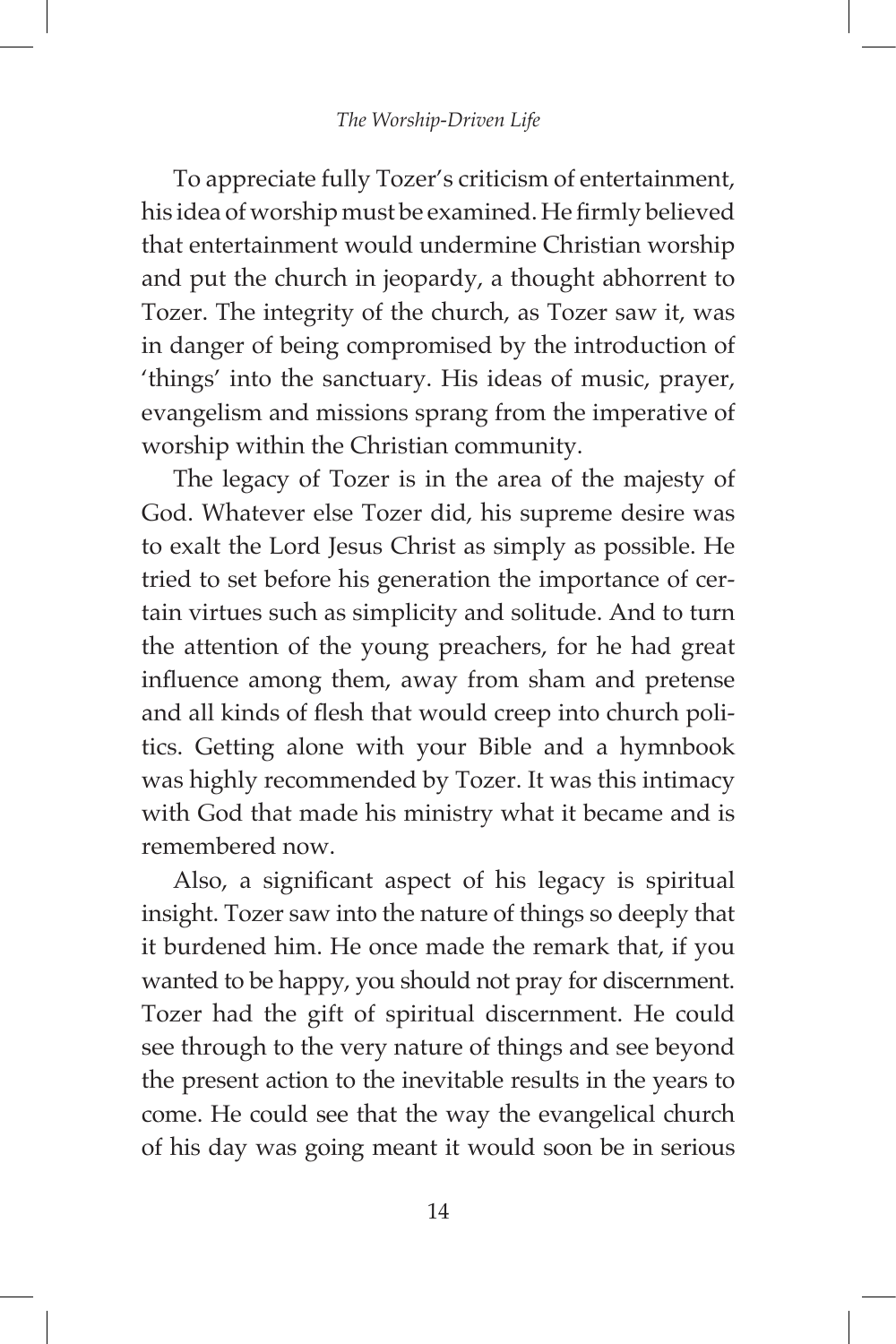#### *Introduction*

spiritual trouble. His message was always to turn back to God, despite the inconvenience or cost. He urged churches to forget the Madison Avenue techniques, the strategies of the world and their programs and priorities. He advocated a life of sacrifice, self-denial and service for Christ.

During his lifetime, Tozer was widely recognized as a spokesman for God. His insight into spiritual matters was penetratingly accurate. He was widely read, but rarely followed. Those who did have the courage to follow discovered, to their delight, spiritual realities surpassing anything this world has to offer. Once seen, it is difficult to go back to the religious boredom of the average Christian.

Tozer usually directed his ministry toward the common Christian, not the average. His message could be understood by the common person in the pew but the average Christian, delighting in mediocrity, took no delight in his pronouncements and spiritual ardor. It was once said of St Augustine, Bishop of Hippo, that he was a radical Christian. Such could be said of A. W. Tozer.

In his prayers, Tozer never feigned a sanctimonious posture but maintained a continuous sense of God that enveloped him in reverence and adoration. His one daily exercise was the practice of the presence of God, pursuing him with all his time and energy. To him, Jesus Christ was a daily wonder, a recurring astonishment, a continual amazement of love and grace.

'If you major on knowing God,' Tozer once wrote, 'and cultivate a sense of his presence in your daily life, and do what Brother Lawrence advises, "Practice the presence of God" daily and seek to know the Holy Spirit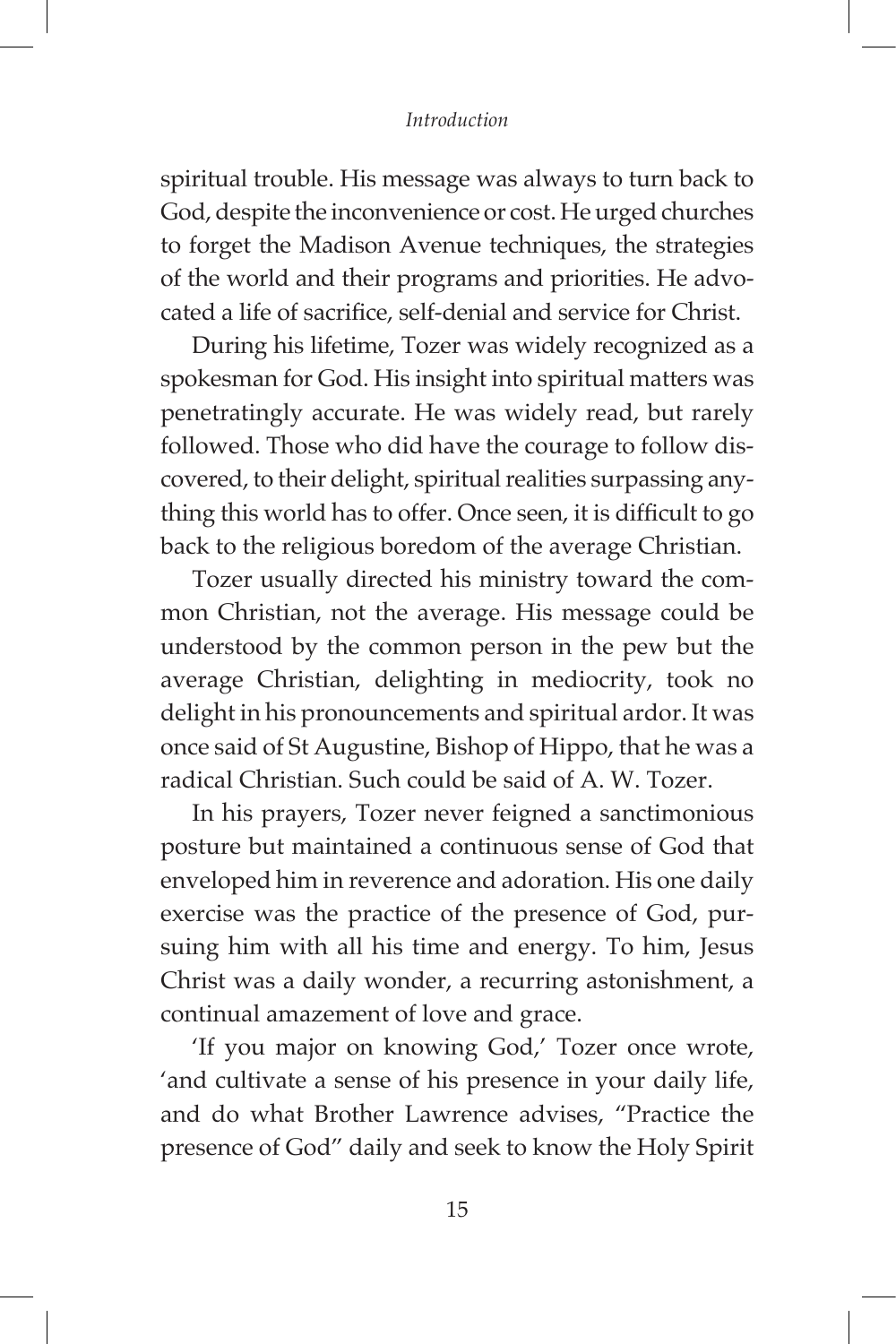in the Scriptures, you will go a long way in serving your generation for God. No man has any right to die until he has served his generation.'

Correct doctrine was not enough for Tozer. 'You can be', Tozer delighted in saying, 'straight as a gun barrel theologically and as empty as one spiritually.' His emphasis was always on a personal relationship with God; a relationship so real, so personal and so overpowering as to utterly captivate a person's full attention. He longed for what he termed a 'God-conscious soul', a heart aflame for God.

The lack of spirituality among men and women today is embarrassingly evident. Tozer zeroed in on one of the primary causes. 'I am convinced', Tozer said, 'that the dearth of great saints in these times even among those who truly believe in Christ is due at least in part to our unwillingness to give sufficient time to the cultivation of the knowledge of God.' He went on to develop this further: 'Our religious activities should be ordered in such a way as to leave plenty of time for the cultivation of the fruits of solitude and silence.'

There were times when Tozer stood alone on certain issues, which never intimidated him in the least. He never concerned himself about who stood with him on any issue. His concern was always with the truth. He was fearless in his denunciation, which made enemies rather quickly. He once criticized a popular new Bible translation. 'Reading that new translation', opined Tozer, 'gave me the same feeling a man might have if he tried to shave with a banana.'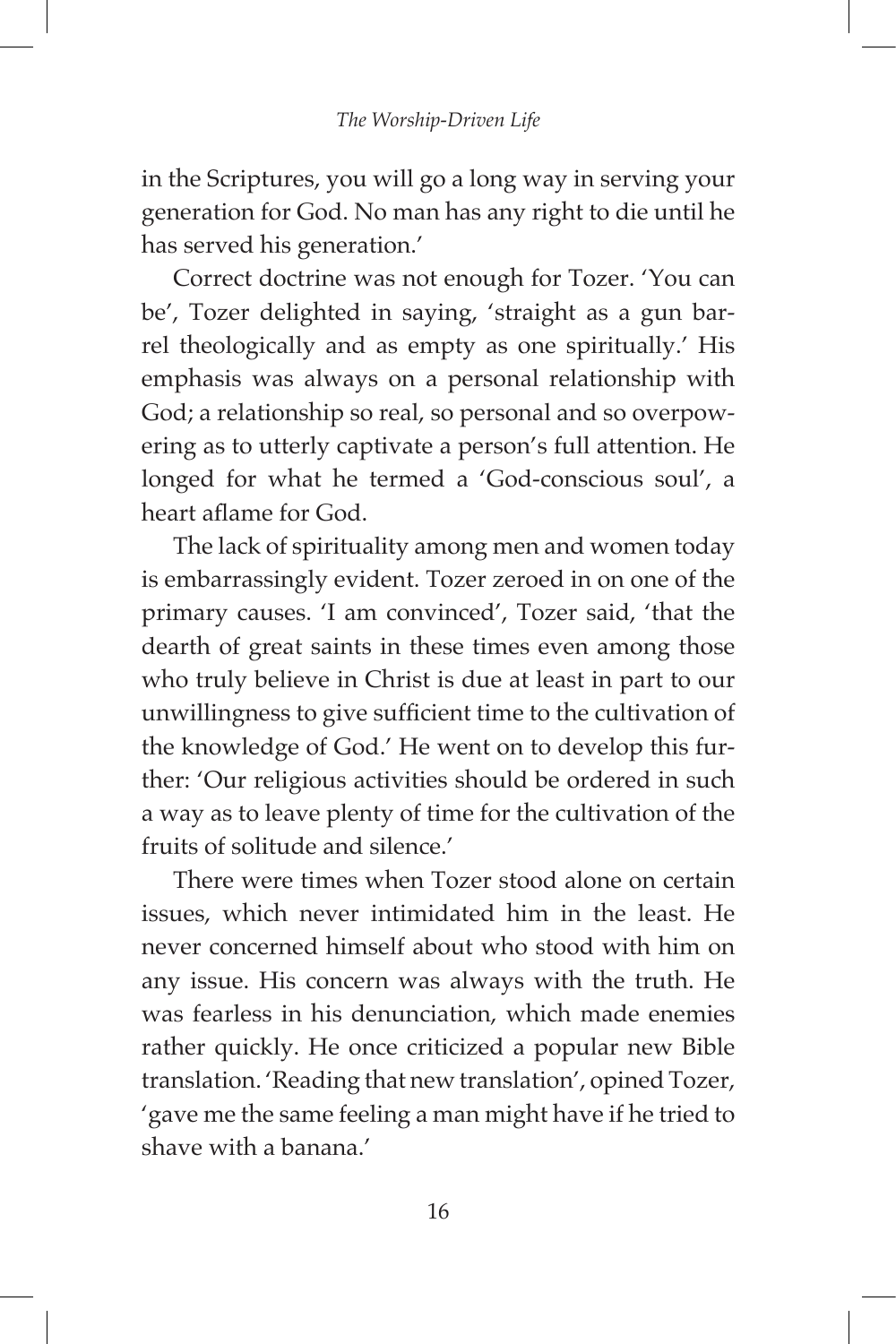#### *Introduction*

People waited upon Tozer's ministry with expectancy, knowing that they would hear old truths robed in fresh and sparkling, and sometimes startling, expressions. Tozer once said, 'Years ago I prayed that God would sharpen my mind and enable me to receive everything he wanted to say to me. I then prayed that God would anoint my head with the oil of the prophet so I could say it back to the people. That one prayer has cost me plenty since, I can tell you that.'

Raymond McAfee, Tozer's assistant for more than fifteen years, regularly went to Tozer's study each Tuesday, Thursday and Saturday morning for a half hour of prayer. Often, as McAfee entered, Tozer would read aloud something he had recently been reading – it might be from the Bible, a hymnal, a devotional writer or a book of poetry. Then he would kneel by his chair and begin to pray. At times, he prayed with his face lifted upward. Other times he would pray totally prostrated on the floor, a piece of paper under his face to keep him from breathing carpet dust.

McAfee recalls one especially memorable day: 'Tozer knelt by his chair, took off his glasses and laid them on the chair. Resting on his bent ankles, he clasped his hands together, raised his face with his eyes closed and began: "O God, we are before you." With that, there came a rush of God's presence that filled the room. We both worshiped in silent ecstasy and wonder and adoration. I've never forgotten that moment, and I don't want to forget it.'

In prayer, Tozer would shut out everything and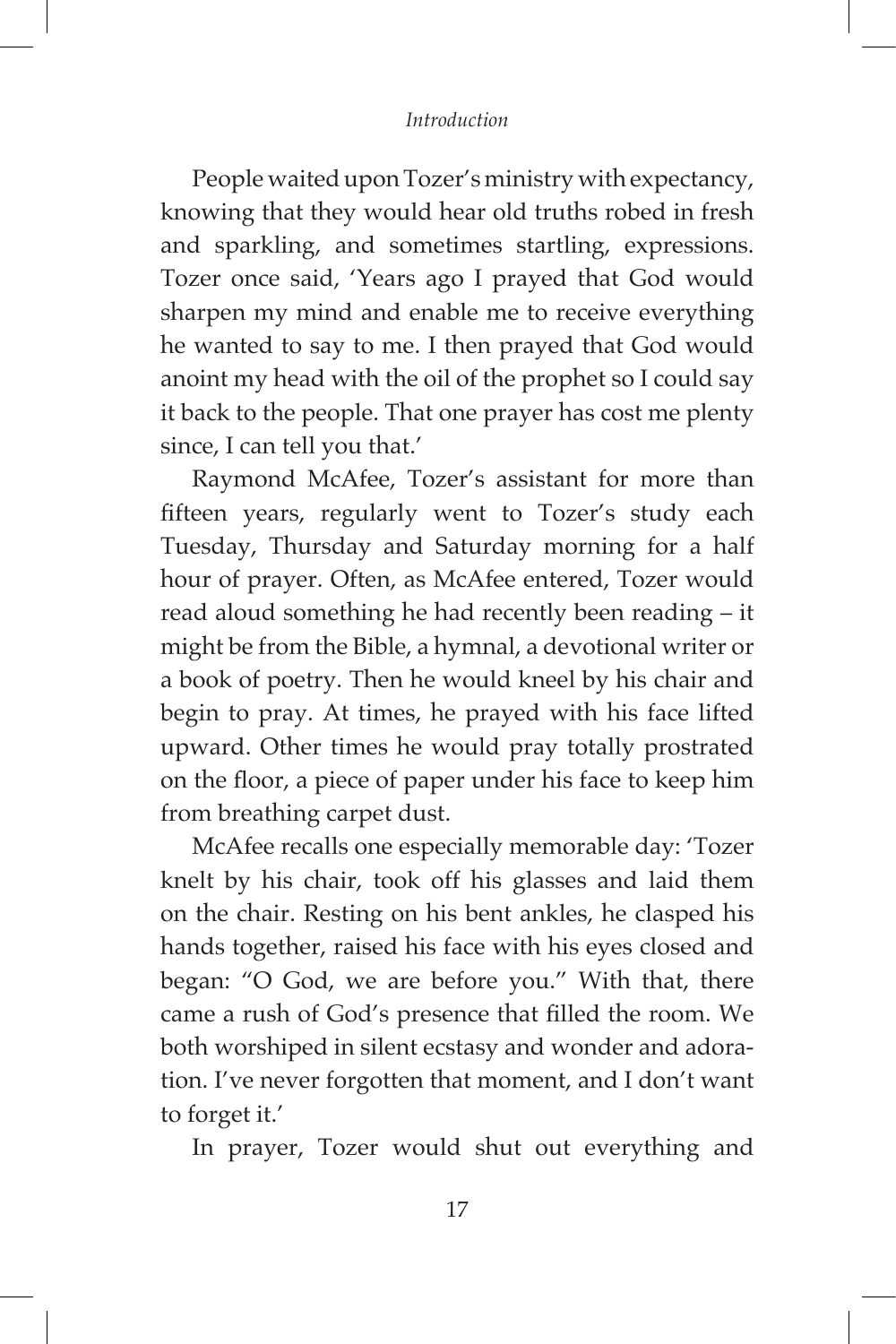everyone and focus on God. His mystic mentors taught him that. They showed him how to practice daily the presence of God. He learned the lesson well.

The primary emphasis of Tozer's ministry in preaching and writing was on this area of worship. To him, worship is the Christian's full time occupation. Nothing should be allowed to interfere with or diminish this sacred duty of the believer. According to Tozer, whatever did not flow naturally if not spontaneously out of our worship was not authentic and was at best contrived. Only cunning works of silver and gold should be offered to God.

Almost as a lone voice in his generation, Tozer stressed the need for a drastic reform of worship both personally and congregationally. Our ideas of worship must be in complete harmony with the revealed Word of God.

During the 1950s, Tozer found a kindred spirit in a plumber from Ireland, Tom Haire, a lay preacher. Haire became the subject of seven articles Tozer wrote for *Alliance Life* entitled 'The Praying Plumber from Lisburn', later reissued as a booklet. Two men could hardly have been more different, yet their love for God and their sense of his worth drew them together.

Once, while Haire was visiting Chicago, Tozer's church was engaged in a night of fasting and prayer. Haire joined them. In the middle of the night, he got thirsty and went out for a cup of tea. Some church members felt that Tom, by so doing, had 'yielded to the flesh'. Tozer disagreed. He saw in that act the beautiful liberty Tom enjoyed in the Lord.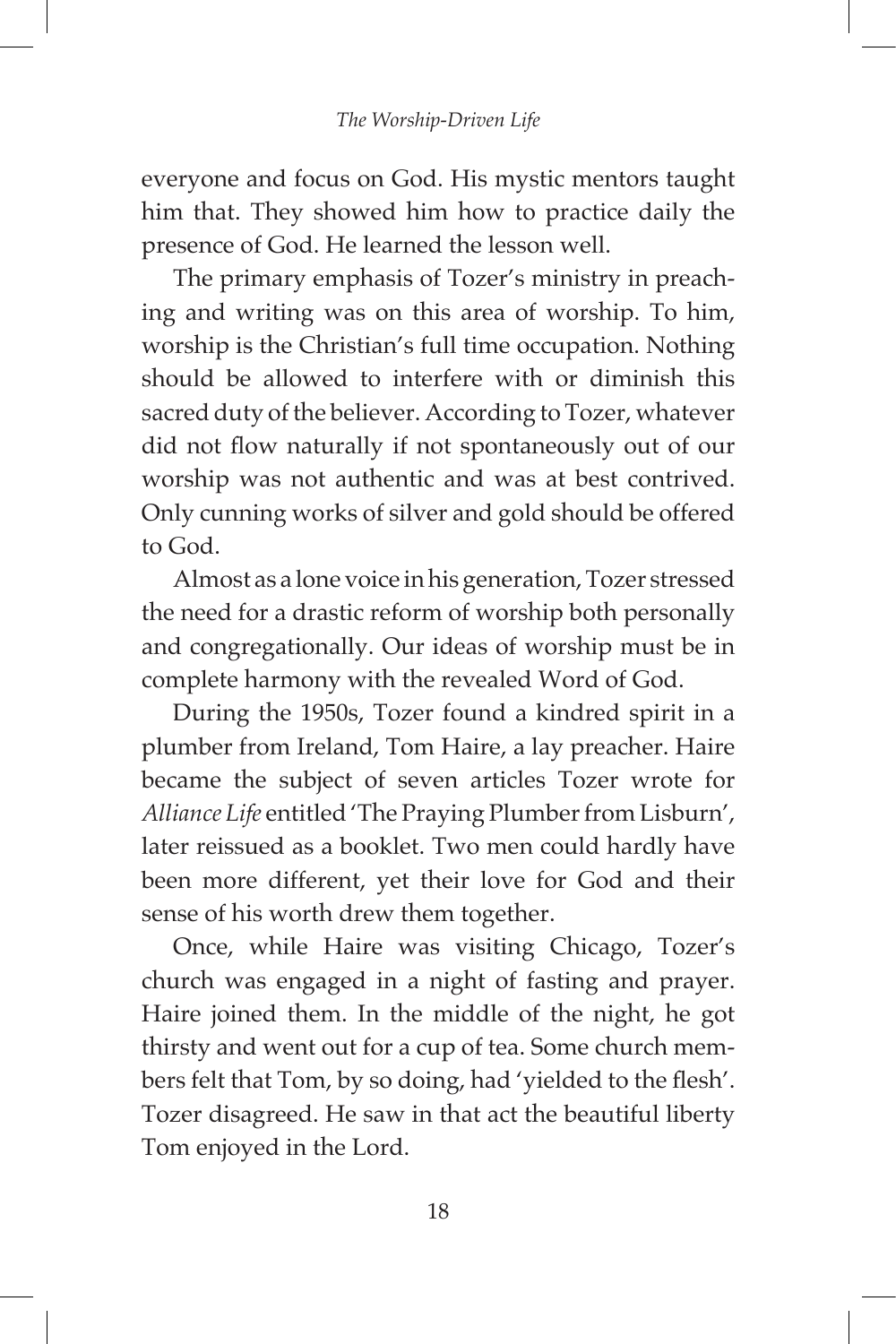#### *Introduction*

Just before Haire was to return to his homeland, he stopped by Chicago to say goodbye.

'Well, Tom,' Tozer remarked, 'I guess you'll be going back to Ireland to preach.'

'No,' Tom replied in his thick Irish brogue. 'I intend to cancel all appointments for the next six months and spend that time preparing for the judgment seat of Christ while I can still do something about it.'

It was an attitude not uncharacteristic of Tozer himself.

If this book drives you to your knees in penitential worship before God and encourages you to withdraw from the rat race of religious life and focus on your birthright of worship, it will be well worth the pains of publication. And A. W. Tozer, '[…] being dead, yet speaks'.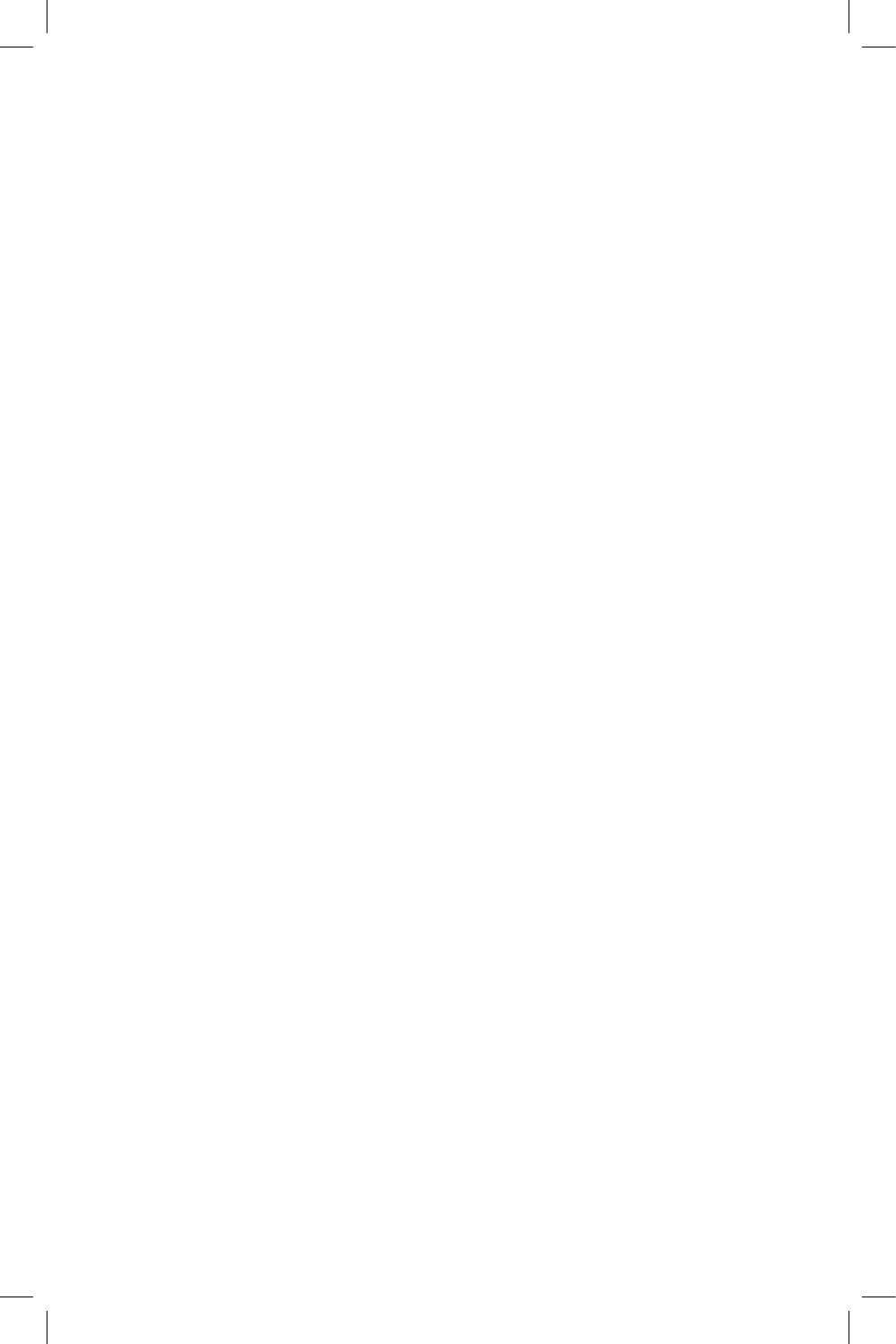## $CHAPTER$ <sup>1</sup>

## The Tragedy of Human Depravity

In the beginning, God created Adam and Eve, placing them in the beautiful garden east of Eden. We have only a little glimpse into the beauty of that mysterious and wondrous world. All we know is that God created it and afterwards said, 'It is good.' This meant that all creation was in absolute harmony with God, and fulfilling its ordained purpose.

Perhaps it would be correct to suggest that many people in their frantic pursuit of life have forgotten the purpose of their creation from God's point of view. Keep in mind that whatever God created, he created for his purpose and pleasure (Revelation 4:11). To entertain the idea that God would do anything capriciously or without purpose is to misunderstand the nature of God completely.

After God had created everything else, he said with a smile on his face, 'I'll make me a man.' Stooping down, he took up the clay from the bed of the river, shaped it and worked on it like a nanny bending over her baby. He shaped and formed human beings and blew into their nostrils the breath of life, and they became living souls. God stood the first man on his feet and said, 'Look around, this is all yours, and look at me, I am yours, and I'll look at you and I'll see in your face the reflection of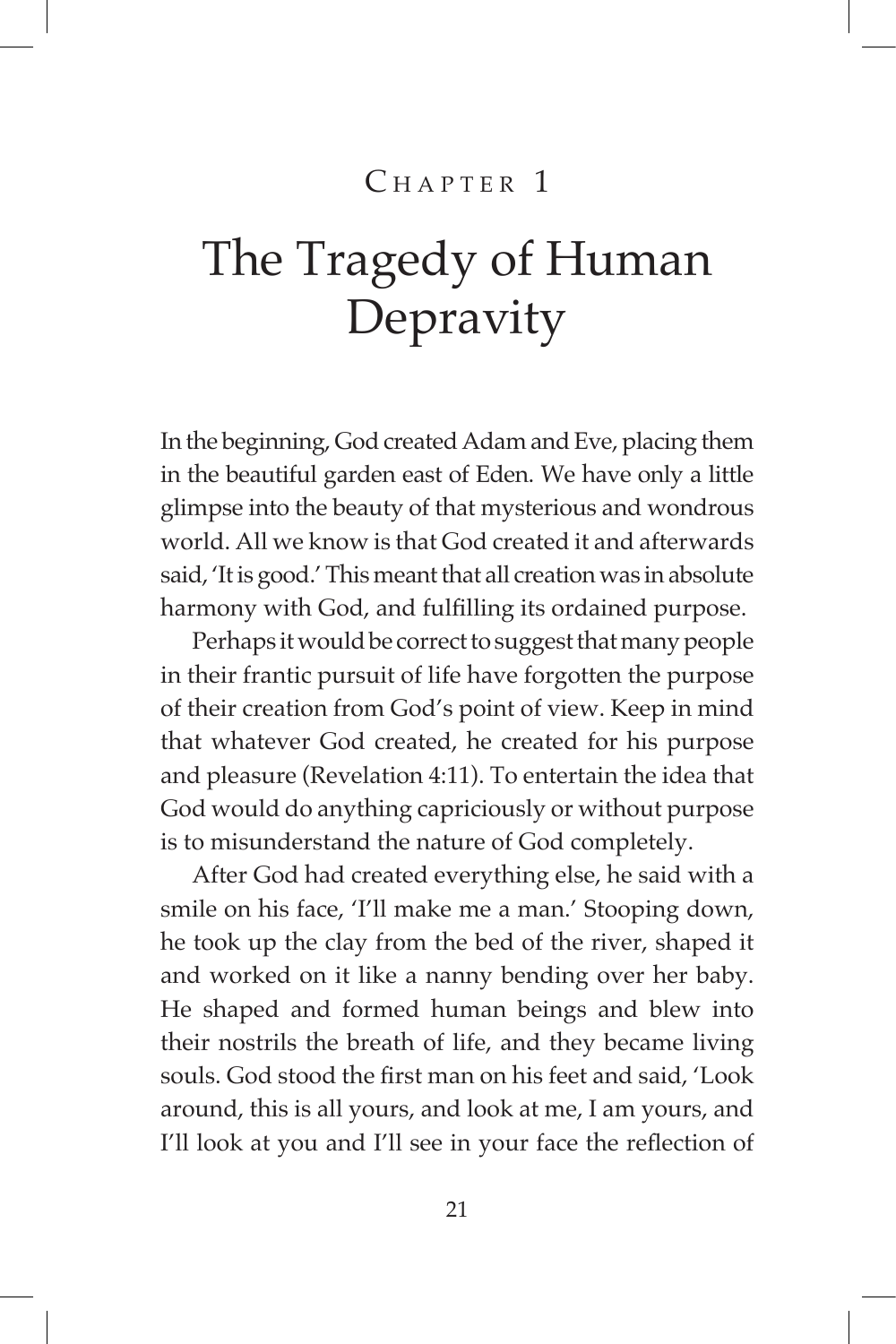my own glory. That is your end, that is why you were created, that you might worship me and enjoy me and glorify me and have me as yours forever.'

God then put Adam in a deep sleep and out of his ribs formed woman, whom Adam called Eve. Together they were created with one purpose.

God's purpose in creating Adam and Eve is summed up in what they could do for God that nothing else in the whole creation could do. They had an exclusive on God shared by no other part of God's creation. Unlike everything else in this mystic and marvelous world of God's creation, Adam and Eve could worship God and God anticipated that worship. In the cool of the day, God came down and walked with Adam and Eve in the garden of Eden where they joyously offered their reverence and adoration. Nowhere do we read that God came down and hugged a tree or walked with any animal or plant he had created, nor did he talk to any of the animals. Only Adam and Eve were able to provide the fellowship God desired. It was their unique purpose, shared by nothing else in all of God's creation.

Thinking of those occasions when God walked with them in the cool of the day in the garden, I wonder what they talked about. The weather was ideal, Adam and Eve enjoyed perfect health, and sports had not been invented. Obviously, it was a fellowship based on compatibility between both parties. Something in human beings responded to the presence of God like nothing else in all God's creation. God created people in his own image, and out of that flowed the marvelous dynamic of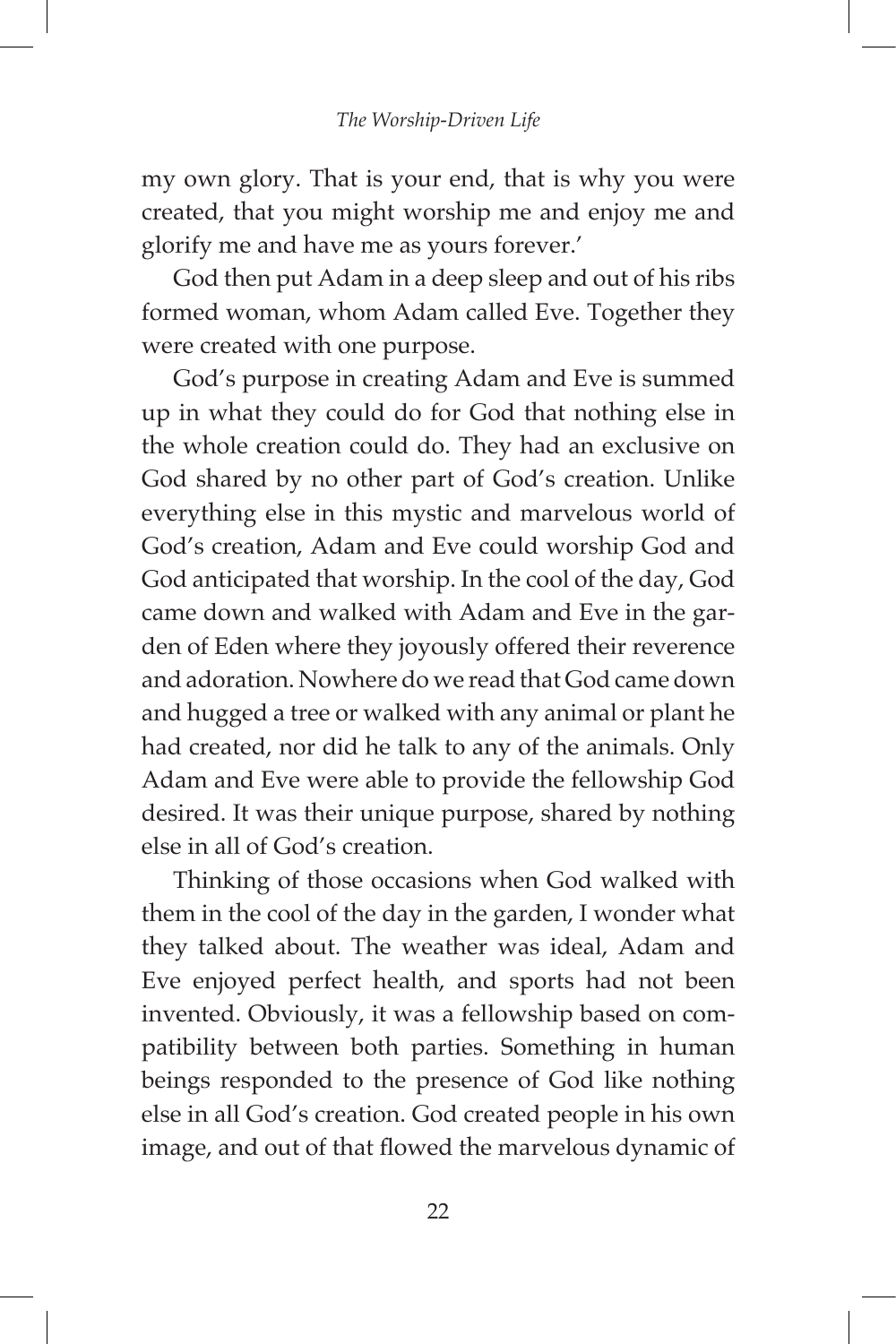worship. Adam and Eve's unique purpose in the garden was to bring pleasure, joy and fellowship to God, which is the foundation of all genuine worship.

Everything in the garden was in perfect harmony and symmetry. Then God withdrew for a moment, and while he was gone, that old evil one, the dragon who is called Satan, came and sowed poisonous seed in the minds of Adam and Eve. Consequently, they rebelled against God and his purpose for them. When Adam and Eve crossed the line, immediately God knew the fellowship was broken, for God knows all things.

Also, for Adam and Eve there was a terrific sense of disorientation, resulting in spiritual amnesia. They looked at themselves for the first time and saw themselves in a different light. They saw their nakedness and, in a state of spiritual disorientation, gathered fig leaves to hide this nakedness. Thus was born religion; Fig-Leaf Religion. Religion always focuses on the externals and Adam and Eve were consumed with their outward condition. They had lost the focus of their inward beauty and purpose and no longer satisfied the criteria of fellowship with their Creator.

When God came as usual for fellowship, Adam and Eve were nowhere to be found, and God sought them among the trees in the garden, calling out to Adam, 'Where are you?'

God called out to the man who had fled from him and hidden among the trees of the garden. Adam heard the voice of the Lord in the cool of the day, as before, but he was confused. Why was God coming to Eden eastward;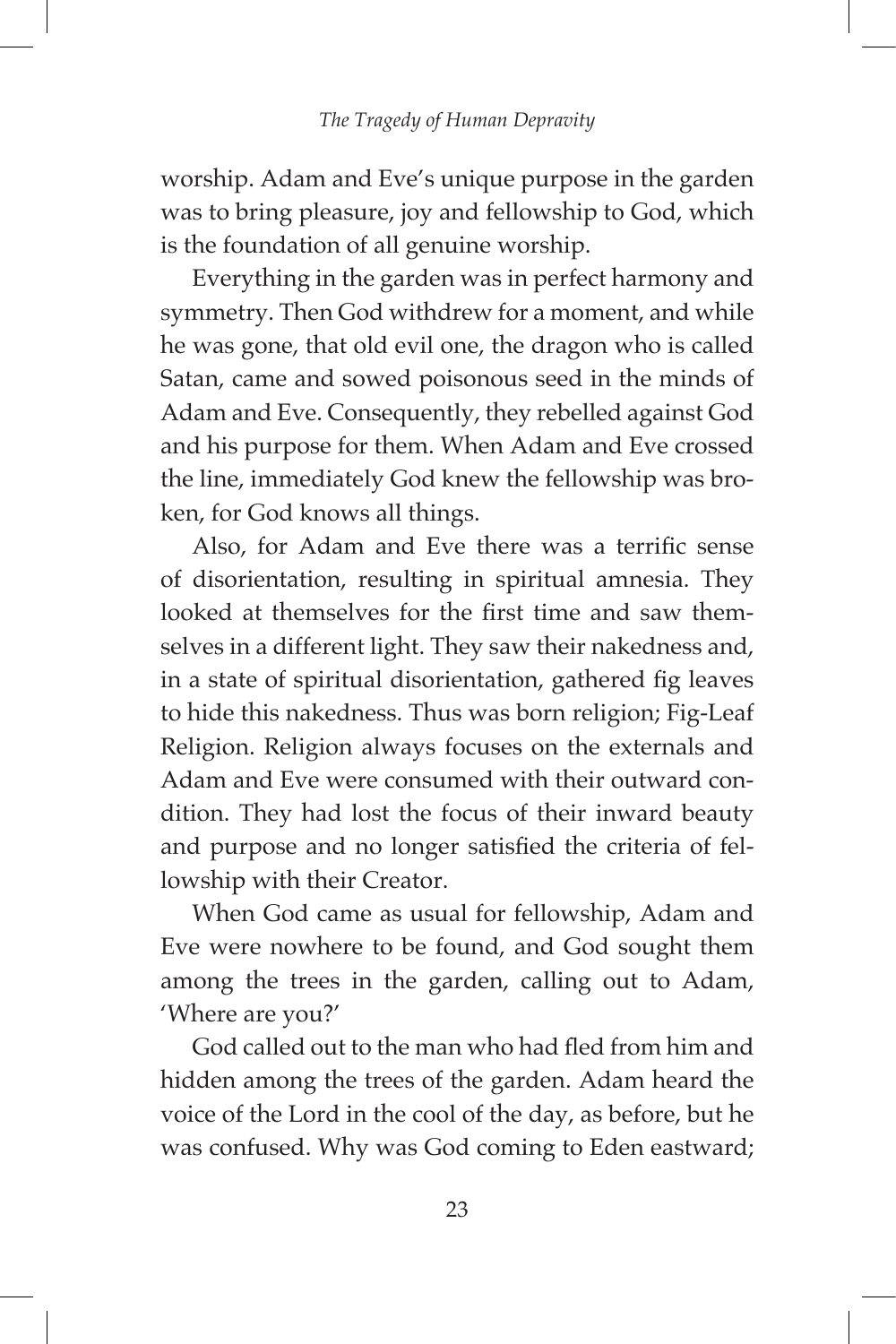what was he doing there? He was coming for his customary time with Adam when Adam should worship, admire and adore the God who made him.

Adam, shamefaced, came crawling out from behind some tree.

God asked, 'What did you do?'

Adam regretfully replied, 'We ate of the forbidden fruit.' Then, to justify his actions, he said this: 'But it was the woman you gave me.'

God turned to the woman. 'What did you do?' Immediately she put the blame on the serpent.

Already they had learned to blame somebody else for the condition of their souls. This blaming of someone else for all our iniquities is one of the great evidences of sin and the forerunner of religion.

Something happened, changing the whole scenario, hijacking and barring humanity from the knowledge of God. Adam and Eve, in that perfect environment and with their one supreme purpose of worshiping God, rebelled against their purpose, which resulted in what theologians call the fall of man, or depravity.

Our world is full of tragedy because of this great overwhelming cosmic tragedy back in the garden. Repercussions still vibrate in contemporary society.

The burning question needing an answer is: what was the tragic consequence of this fall? Why does this matter for us today, and why should we inquire into it?

Some say the fall is the source of all the problems plaguing humanity down through the years. Some point to the proliferation of disease as a direct outcome. Others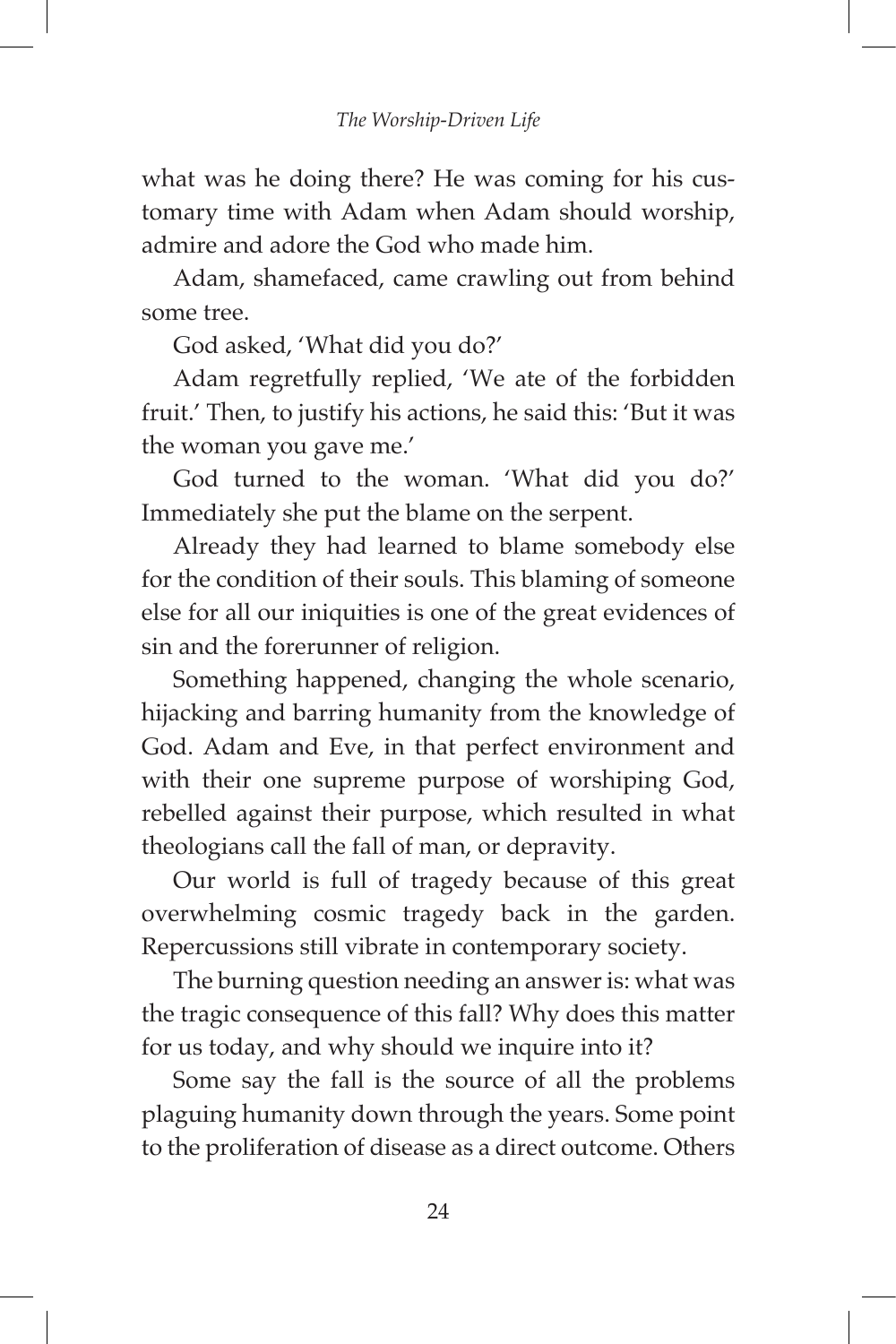point to all the hatred infecting humanity throughout the centuries: nation rising against nation, kingdom against kingdom, and holocausts that have happened periodically throughout history. No generation has escaped such hatred and anger. However, these are short-term effects and simply consequences, not representing the real tragedy of the fall.

So what was the real tragedy of that dreadful cosmic rupture that was forever to affect humankind? The real tragedy in the garden of Eden was that Adam and Eve lost their purpose. They forgot who they were; they did not know where they were; they did not understand where they came from or what they were there for. They forgot the purpose of their existence. Though they tried their best to shake off this moral fog, they could not, for no matter what they did it would not shake off. Therefore, hand in hand, they made their way out into the world, not knowing where they were going. Humanity still wanders in this moral and spiritual wilderness.

They suffered from what I will refer to as 'spiritual amnesia'.

This spiritual morass is illustrated, as is often the case, in the physical world. A man wakes up in the hospital only to discover he has been in a coma for about a week. He does not know how he got there or why he is there. He does not know where he is; in fact, he cannot even remember his name. He is told that over a week ago he encountered muggers, who beat him severely, robbing him of everything including his identity. Anything to tell who he was or why he was in the city was stripped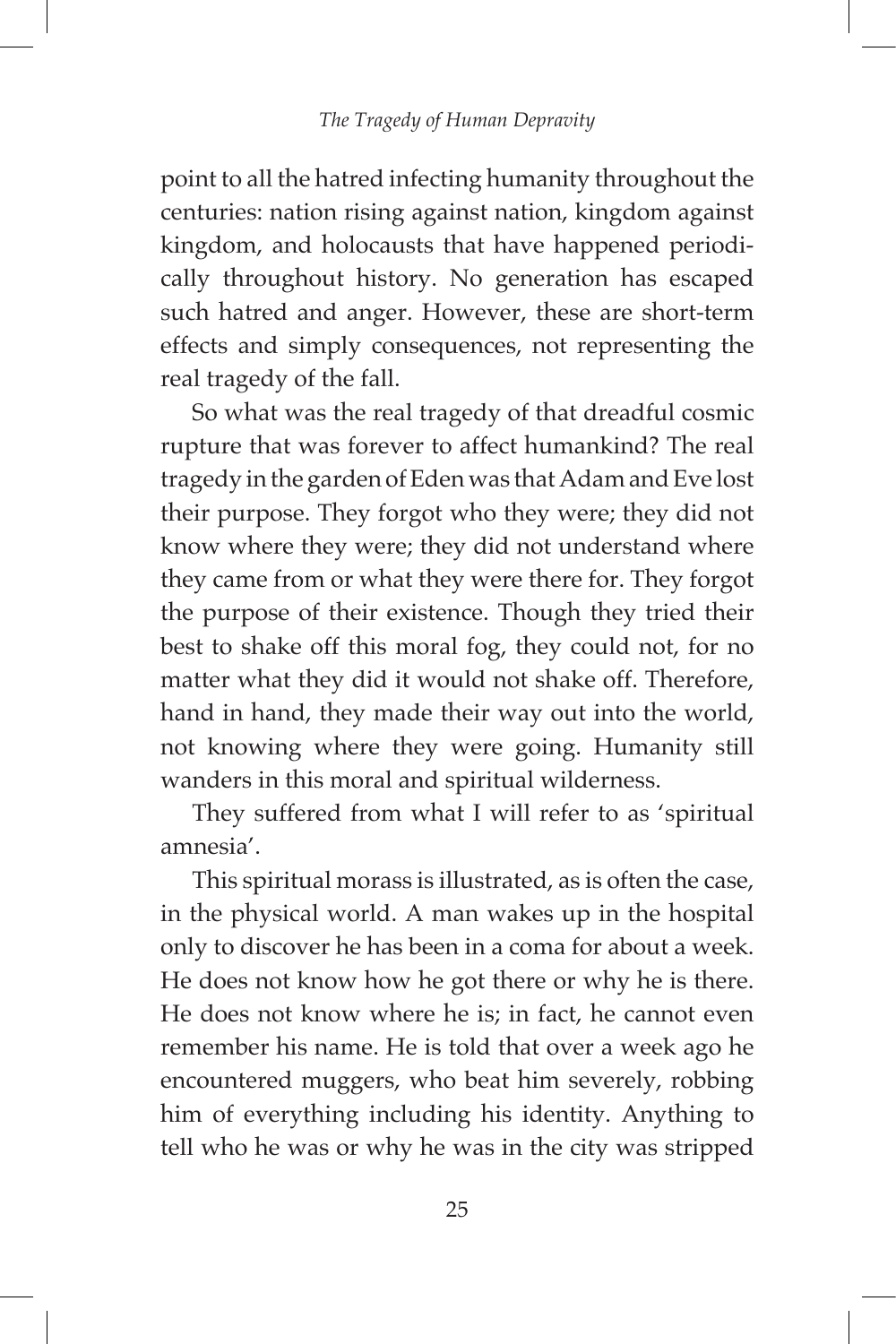from him. The doctors diagnosed him with amnesia. It is a real problem because the man has no memory of what happened to him. He has lost all perspective on his life, not knowing even his own name making him vulnerable to people he does not know.

This identity crisis is a serious condition and, thankfully, for many people it is only temporary. With the diligent work and patient help of the medical staff, memory can be restored. But, until he regains his memory, he has lost all purpose in life and must rely on others to help him define his purpose.

This is the way it is spiritually. Because the enemy of their souls has mugged humanity, robbing them of their identity, men and women wander around in a spiritual and moral fog not knowing who they are, what they are or where they are going. This is exactly where humanity is today. We have a strange spiritual amnesia and cannot remember who we are or why we are here, and look around for some explanation of our existence. Unfortunately, men and women suffering from this seek answers from anyone offering some hope. Too often, they get the wrong answers from those with less credible integrity, not to mention a personal agenda.

Ask a young university graduate, 'Bob, why are you here?'

'I want to get married, I'd like to make money and I'd like to travel.'

'But listen, Bob, those are short-sighted things. You will do them and then you will get old and die. What is the big overriding purpose of your life?'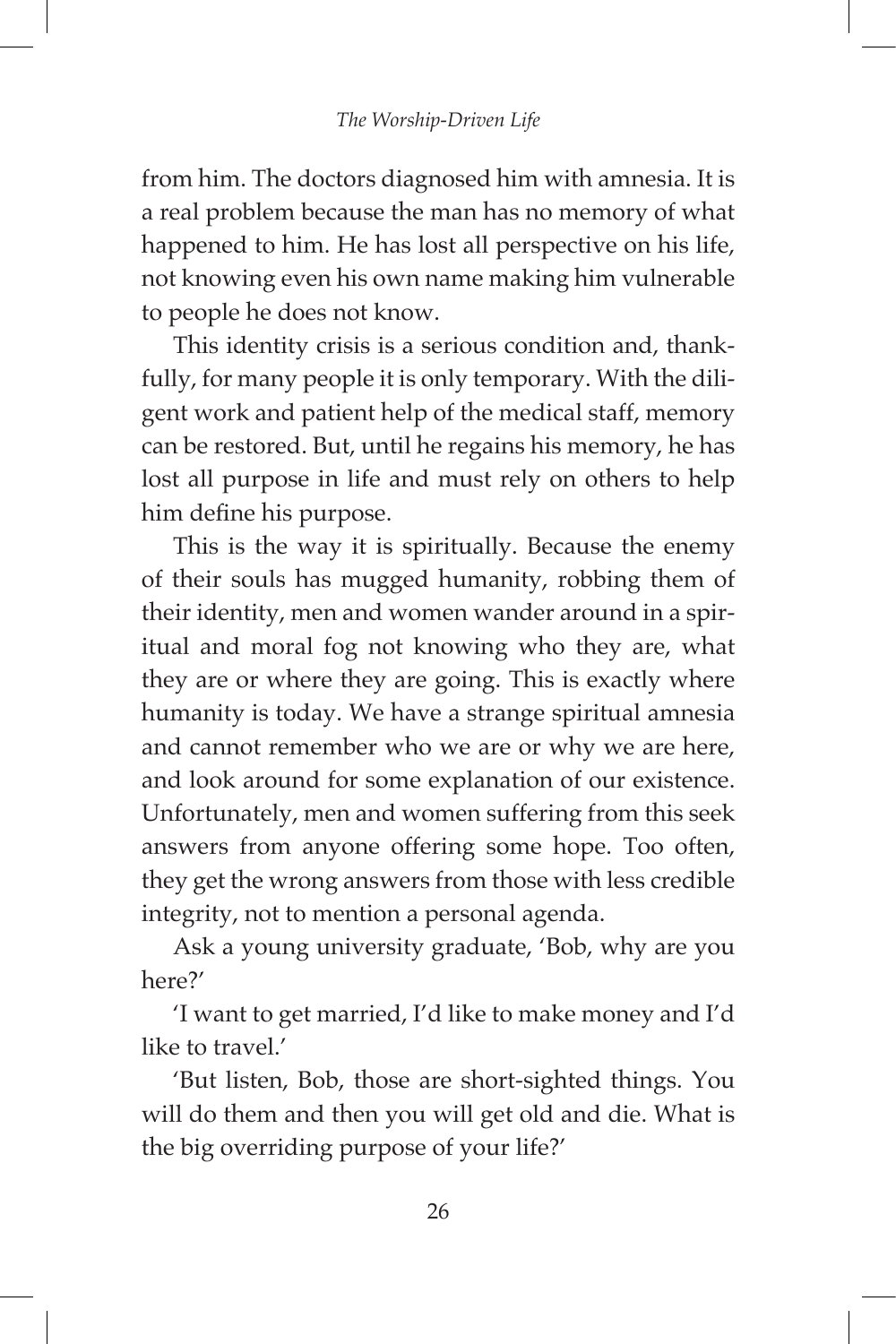Looking rather strange, Bob might say, 'I don't know whether I have any purpose in life.'

This is the condition of the world today, everywhere and in every culture. From the universities to the coalmines, people do not know why they are here. People have a strange moral and spiritual amnesia and do not know their purpose in life, why they were created or what they have been sent to do. Consequently, lives are filled with confusion and people are reaching out for any explanation, hence the proliferation of religions in our world. Religion addresses only humanity's external condition, not our internal confusion.

In spite of this confusion, we try to get around somehow. We travel, play golf, drive cars, eat, sleep and look at beautiful things, but they are all short-sighted aspects of our life.

The enemy of human souls has successfully sabotaged this search for moral and spiritual identity. He does everything within his extensive power to prevent us from discovering who and what we are. Defiantly, knowing our purpose, he stands between us and dares us to cross his line. He offers everything and anything to keep us from finding the right solution. Unfortunately, he has many takers.

Where in the world can we find any answer to this dilemma? What authority in this world can bring us to an understanding of why we are here?

Fortunately for us, the Bible is such an authority, and explains to us why we are here.

I desire to deliver my soul as a prophet of God and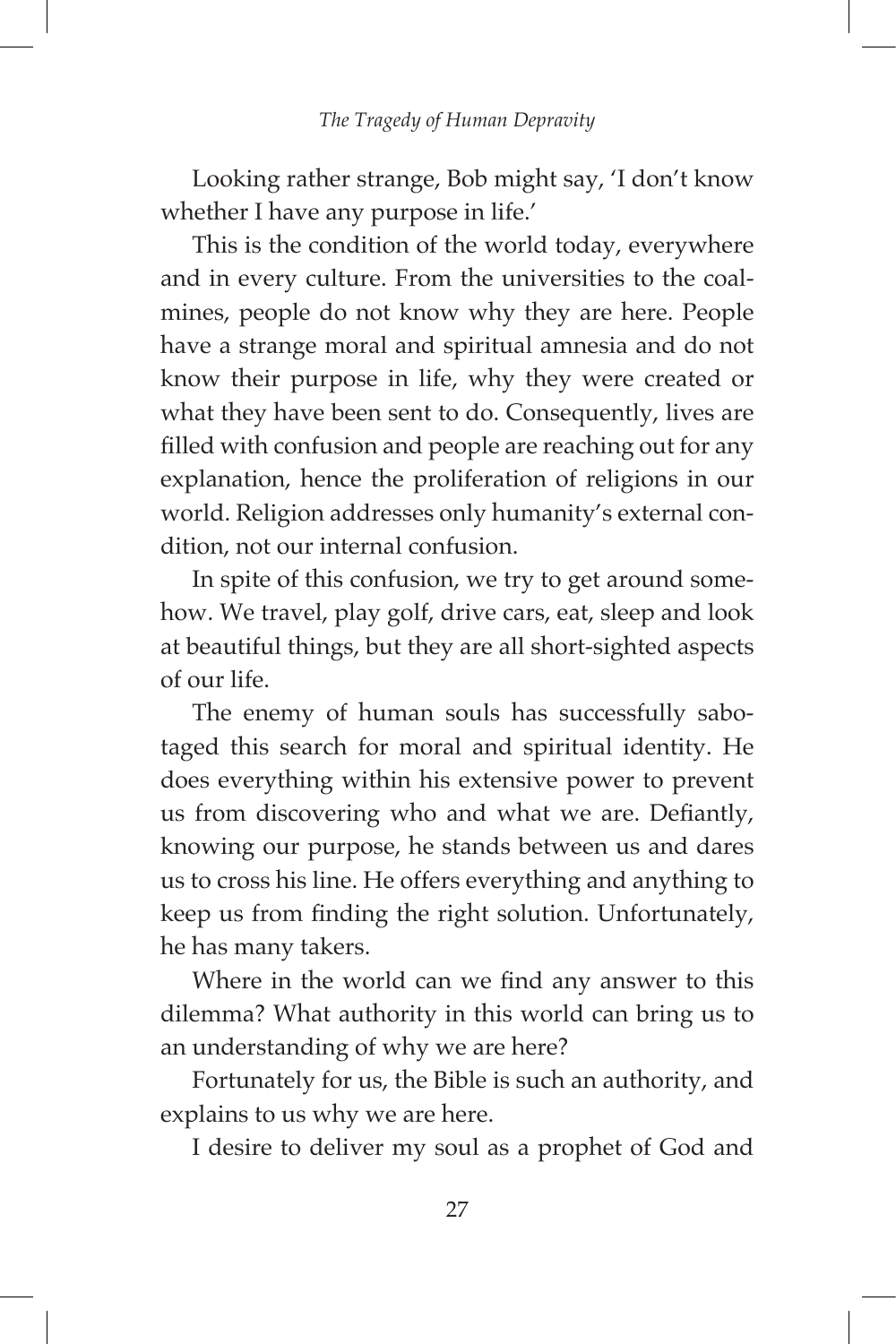explain from the Bible why we were created and why we are here. It may not satisfy the temporary needs at the time, but will satisfy something bigger, grander and more eternal. That biblically defined purpose is that we might worship God and enjoy him forever. Apart from that, we have no other purpose and, short of that, we wander in a spiritual disorientation that takes us farther from finding our created purpose.

God never does anything without a good purpose behind it. God is intelligent because intellect is an attribute of deity. This intellect is seen in every aspect of creation. Nothing in creation is without meaning even if we do not see or understand the meaning at the time.

Deep within the heart of every person is an insatiable longing to know this purpose of life, which, I contend, is an indication of the residue of memory prior to the fall in the garden of Eden. Men and women strive to know the 'why' of everything. They express a legitimate concern and pose an important question demanding a satisfactory answer. The problem is, most people get the wrong answer to their inquiry.

But there is a good and legitimate answer to this query, summed up in the following scriptures: 'My heart is stirred by a noble theme as I recite my verses for the king.' 'The king is enthralled by your beauty; honor him, for he is your Lord' (Psalm 45:1, 11).

And I could go farther into the Psalms: 'Come, let us bow down in worship, let us kneel before the LORD our Maker' (Psalm 95:6).

Additionally, I could turn to many more passages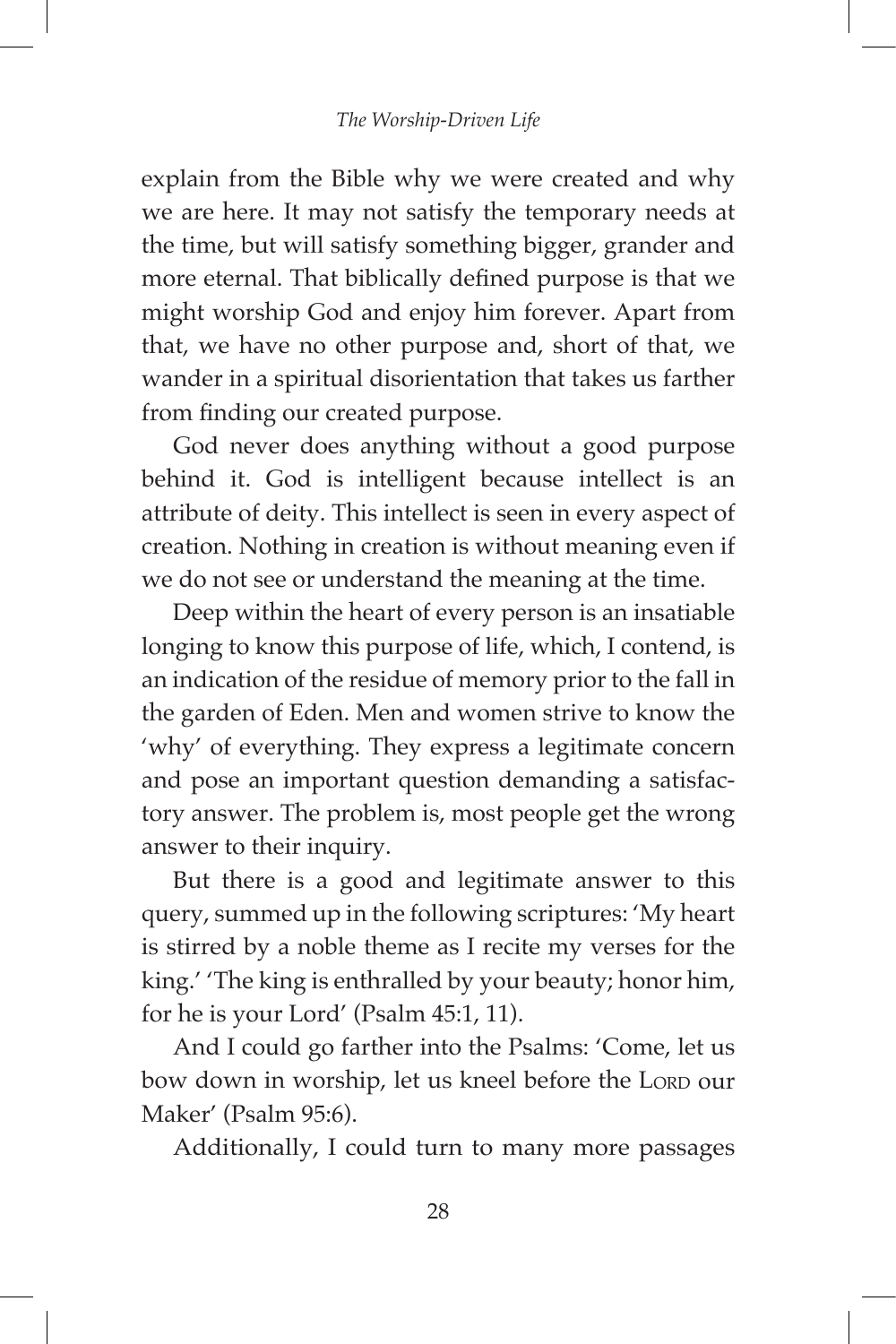of sacred Scripture that offer to all mankind a call to worship. It is the echo of the voice of worship telling us why we were born; that we might worship God and enjoy him forever. Informing us that we are to glorify him forever and, above all other creatures, know, admire, love and adore the triune God. To give to God that which he desires.

In our Bibles, we read of those who worship God day and night in the Temple and never ceased chanting, 'Holy, holy, holy is the Lorp Almighty; the whole earth is full of his glory' (Isaiah 6:3).

Compare this with the average run-of-the-mill church, even today's evangelical church, where there seems to be a great love of everything but this. What passes for worship in many churches today is anything and everything but what reflects the holy mind and nature of God or even pleases God. Worship in many cases is stiff and artificial, with no semblance of life in it. I am afraid many have truly forgotten what it means to worship God in the sacred assembly. There is ritual and routine aplenty but a lack of the overwhelming passion of being in the holy presence of God.

Some say the answer to all our problems in the church today is revival, as though that is a panacea for all our spiritual ills and shortcomings. Most people's idea of revival, however, runs the gamut of a week of meetings to a high-energy display of emotionalism. What is real revival? The kind that has changed the course of human history. Throughout church history, every revival has led to a sudden intensification of the presence of God,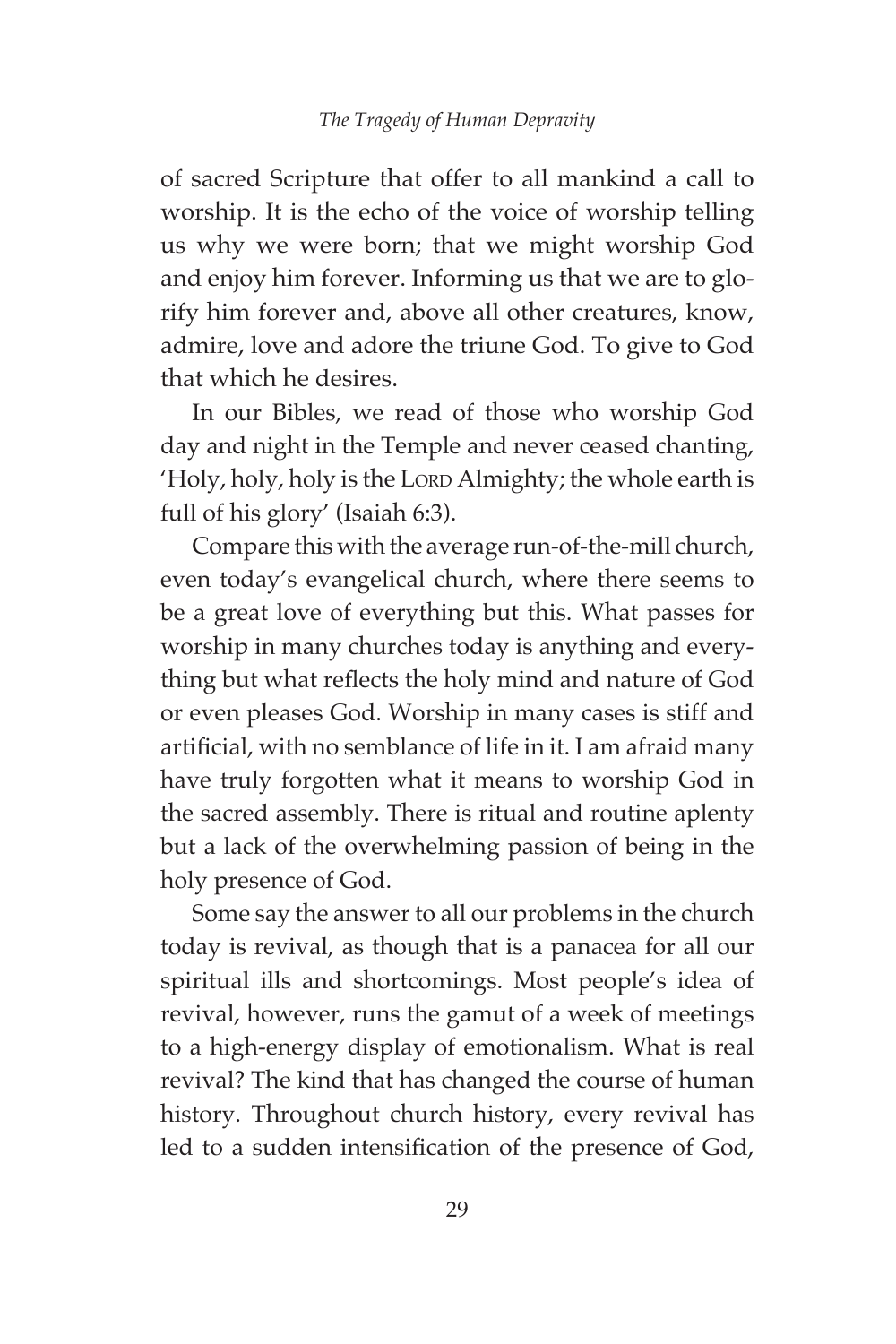resulting in the spontaneous worship of God. Anything less is superficial, artificial and even detrimental to true spiritual health.

When the Holy Spirit came on the Day of Pentecost, why did the believers break out into ecstatic language? Simply, it was because they were rightly worshiping God for the first time. Intensive worship unexpectedly leaped out of their hearts. It was nothing planned or perpetrated by some 'worship leader.' God was in their midst. Whenever there is a move of the Holy Spirit, it is always a call for God's people to be worshipers of the Most High God above everything else. Whatever else revival does, it must restore the purpose and meaning of being a worshiper.

In the world created by God, nothing exists without meaning and purpose. Science seeks to discover the meaning of things and their relationship to one another, their interaction and effect upon one another. That is science. I have nothing against science; however, science and scientists deal only with short-term affairs, never with the overarching purpose of people's being created in the image of God.

Admittedly, science has made great strides in eliminating some diseases that in a former generation took the lives of thousands. And, for this, we all stand with heads bowed in utter profuse thanks. I grant you that science, especially medical science, has made great improvements in the quality of our life. But even that has limitations. Science can save a baby from diphtheria, save a teenager from smallpox, save a person in their twenties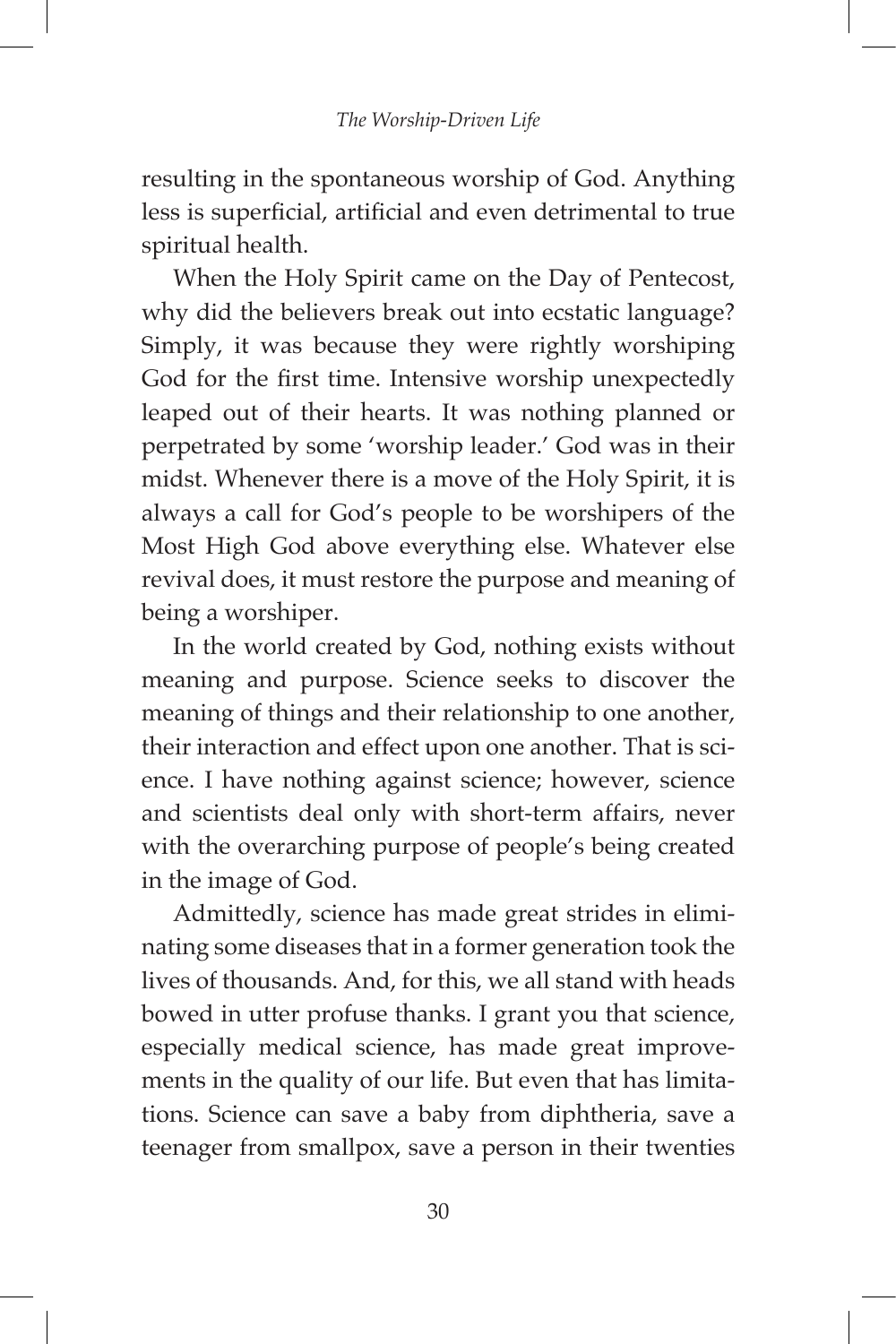from polio, save a man in his fifties from a heart attack and keep him going right on until he is ninety in good health. But the question I posed is this: if he still does not know why he is here, what does he gain?

If he does not know why he is here and does not know his purpose, all you are doing is simply perpetuating the life without direction or purpose. If a person is living just because it is the best alternative to dying, what good is it?

Somebody observed about Christopher Columbus: 'Columbus went out not knowing where he was going and when he got there he did not know where he was and when he got back he did not know where he had been. And he did it all on other people's money.'

This is the way of religion today. People do not know where they are, they do not know where they have been, they do not know why they are here, they do not know where they are going, and they do the whole thing on borrowed time, borrowed money and borrowed thinking, and then die. Science may be able to help keep you alive but it cannot help you here. Science can keep you alive so you have longer to think it over, but it will never give you any answer for the purpose of your life.

When I was seventeen years old, I associated with a certain group of people. They were not educated people and certainly not scientists. They were plain, simple Christians, the saints and mystics, and the brethren of the common life. They were the people of God, and had a simpler and more beautiful view of the world than many scientists. They did not know much, certainly not as much as a scientist,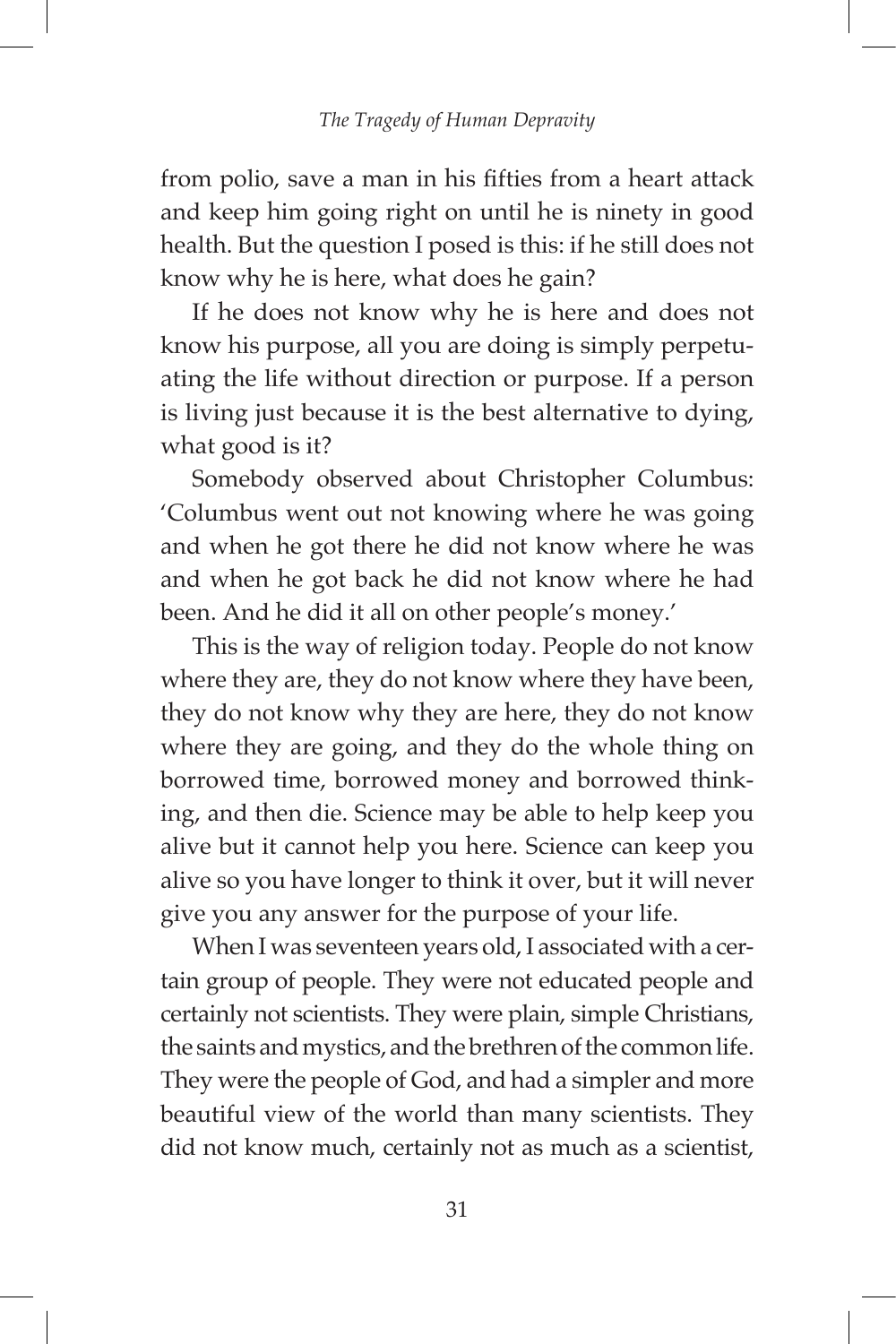but they did know why they were here and where they were going. They celebrated their purpose of life by worshiping God enthusiastically and unashamedly.

Suppose I were to visit some university and encounter a celebrated doctor of philosophy. I would not know nearly as much as he would know. However, if I met him downtown wandering around and he did not know where he was, I would know more than he would on that one thing.

He might stop me and ask, in a very cultured matter, 'Where am I?'

I could say to him, 'You're between Hamilton and Vineland.'

'Thank you,' he would say. I would smile to myself and think, I have not studied in Germany and I do not have all his degrees, but I know more than he did about one thing. I knew where he was and he did not.

I have read Albert Einstein's work on the fourth dimension and have never been able to understand it. I quit trying, but I take pleasure in knowing something Einstein did not know. I know why I am here. I belong to that company of plain Christians who believe a book called the Bible that says, 'In the beginning God created the heavens and the earth' (Genesis 1:1).

God made humankind in his own image and blew into them the breath of life to live in his presence and worship him. God then sent humankind out into the world to increase, multiply, and fill the earth with men and women who would worship God in the beauty of holiness. That is our supreme purpose.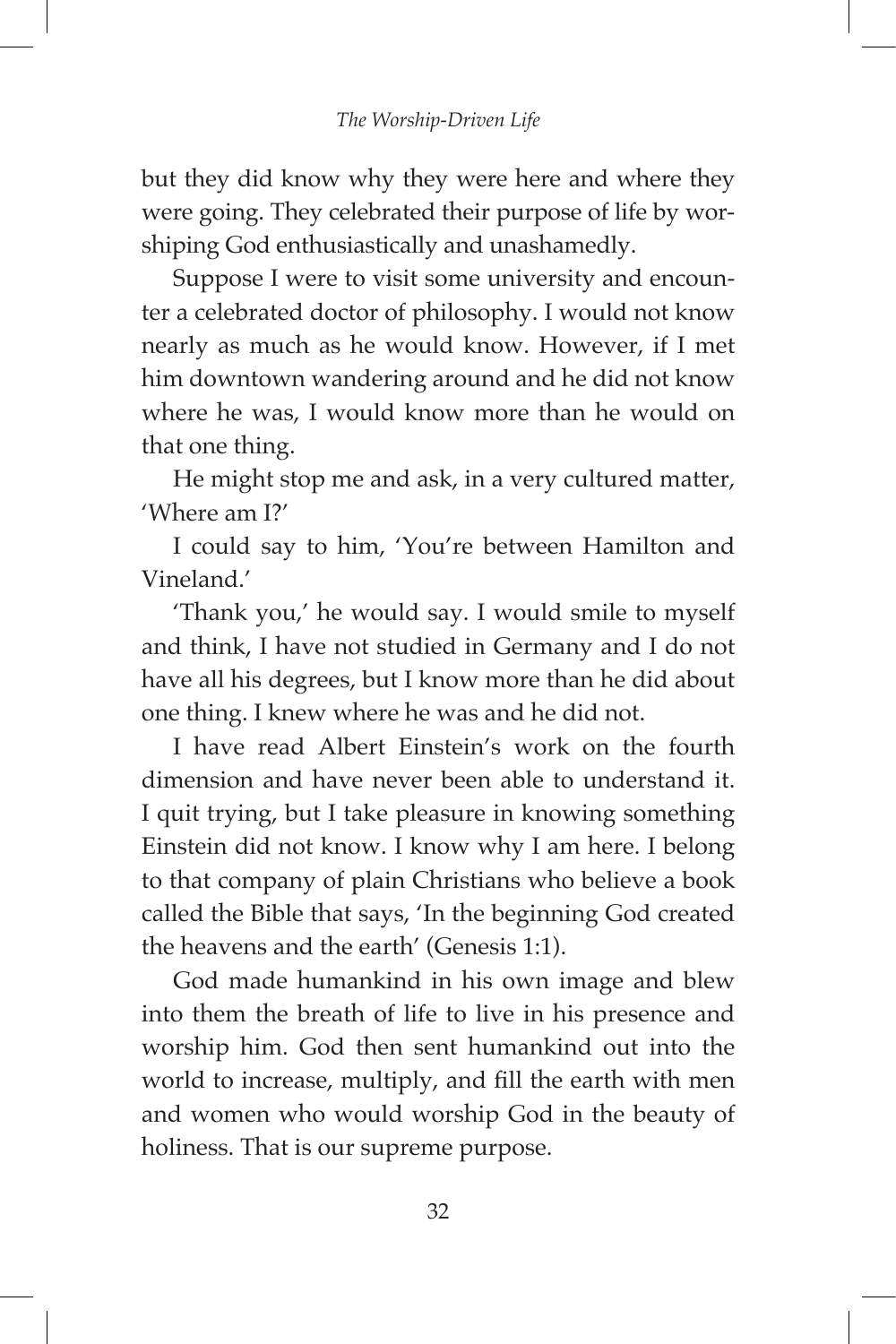I do not walk around with my head down, looking sad, because somebody has written more books than I have or knows more than I know or has been to school for longer than I have, because I have a little secret. I can tell you why I was born, why I am here and my everlasting duties while the ages roll.

The plain people I admire so much say God created the flowers to bloom so that humankind might enjoy them. God created the birds to sing for our pleasure. However, no scientist would be caught dead admitting something that simple. The scientist has to come up with some complicated reasons for what this all means. His problem is, he never begins with God.

The scientist would object and say, 'God did not create the birds to sing. Only the male bird sings and he sings only to attract a female so he can have a nest of little ones. That is just simply a biological fact, that is all.'

I think to myself, why couldn't the bird just warble or something? Why does the bird have to sing like a harp? Why do these birds sing so beautifully? Because the God who made them is the composer of the cosmos. He made them, put a harp in their little throats, surrounded it with feathers and said, 'Now, go sing.' And they have been singing ever since, much to my delight.

I believe God made the trees to bear fruit, but the scientist shrugs his shoulders and objects, 'There you go again, you Christians. What a hopeless bunch you are. The trees bear fruit not for you but so there are seeds so there will be more fruit.'

God made the fruit, blessed it and told us to help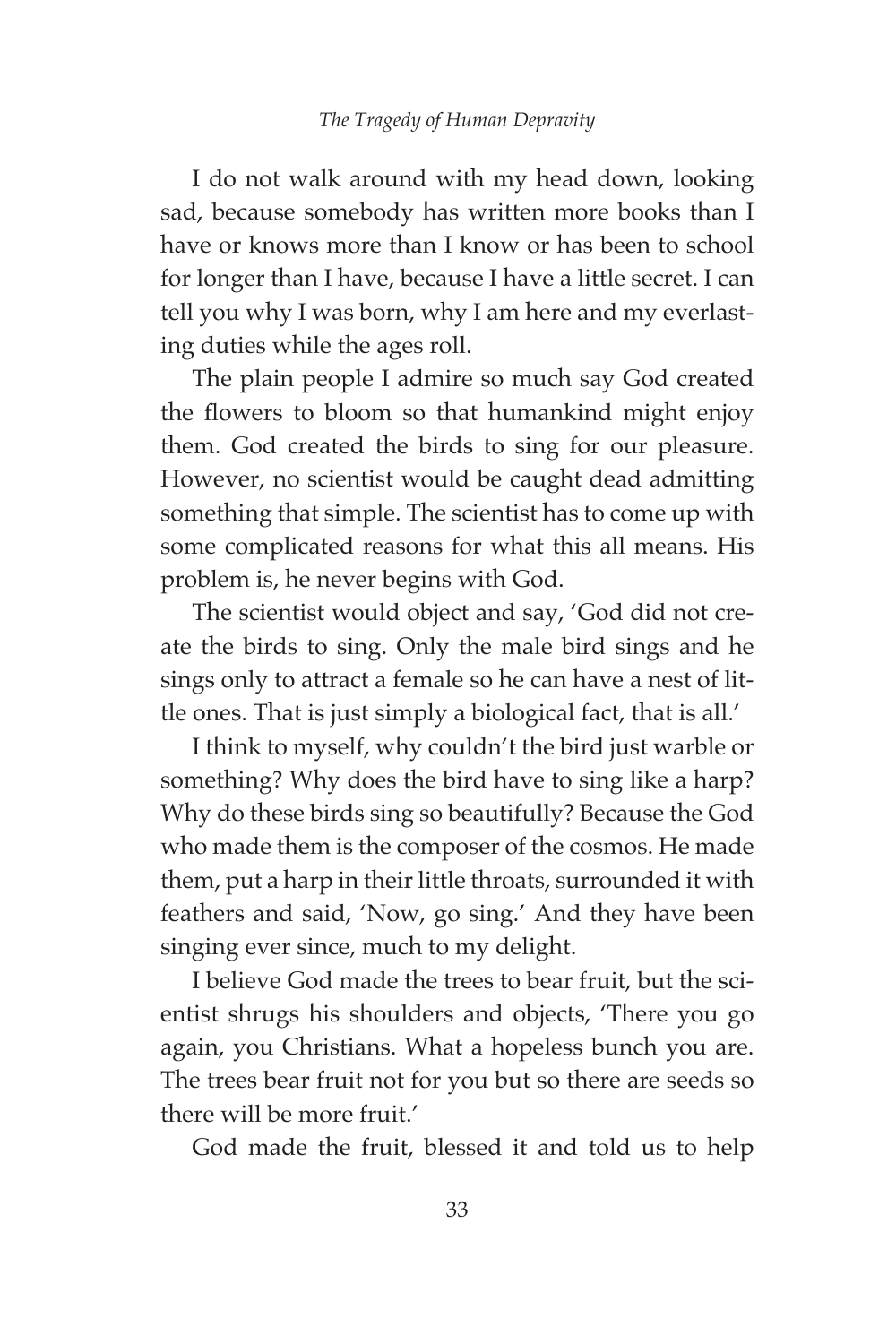ourselves. God also made the beasts of the field to clothe humankind and the sheep to give us wool so we can make a nice sweater to keep us warm in the winter. God made the humble little Japanese silkworms in the mulberry trees in order that we might spin their cocoons and make silk.

Throughout the Bible, the prophets and apostles all testify that God made us for a purpose and, according to them, that purpose is to sing his praises before the hushed audience of all creation. God created the silkworm to make silk, the bird was created to sing, the sheep for their wool. Everything in God's creation has its purpose.

Looking at the man he created, God said, 'I am making man in my image and man is to be above all other creatures.' Man's supreme purpose is to be above the beasts of the earth and the birds of the air and the fish of the sea, and even above the angels in the heavens. Ultimately, this man is to enter God's presence and unashamedly worship God, looking upon his face while the ages roll. That is why man was created; that is man's chief end.

Apart from that, we have no more idea why we are here. God gave you a harp and placed it in your own heart. God made you in order that you might stand up and charm the rest of the universe as you sing praises to the Lord Jesus Christ. That is why we were made in his image.

With the great hymn-writer Isaac Watts (1674–1748), we can sing: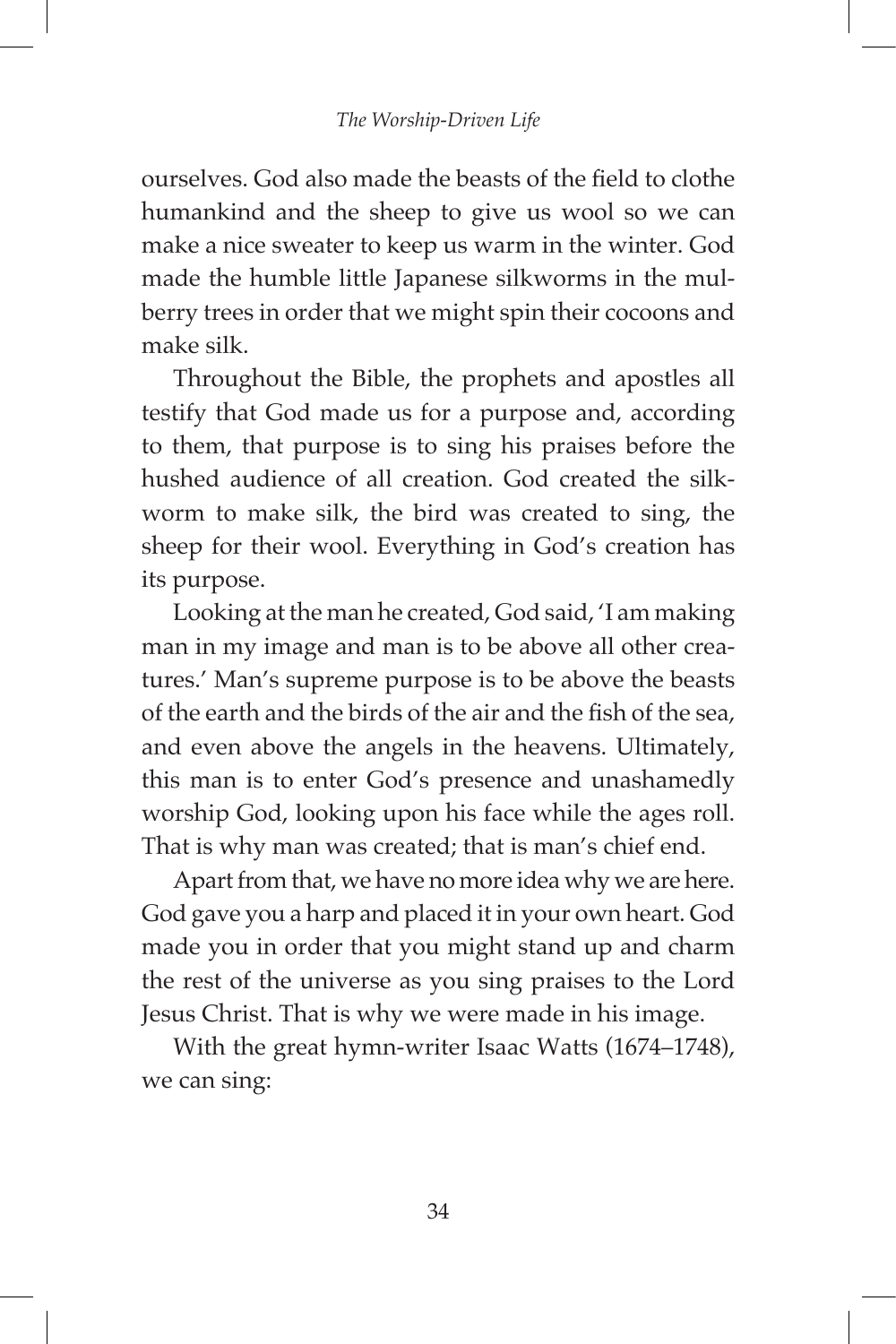#### *The Tragedy of Human Depravity*

*'I'll praise my Maker while I've breath; And when my voice is lost in death, Praise shall employ my nobler powers: My days of praise shall ne'er be past, While life, and thought, and being last, Or immortality endures.'*

### **Prayer:**

*Lord God, for years we have wandered in the state of spiritual amnesia not knowing who we are, where we came from or what our purpose in life is. We did not know that we were made in your image for the single purpose of worshiping and adoring you. Our plight has been to lead an empty and futile life. Then Christ, through the work of the Holy Spirit, awakened us to our true purpose in life. Now our days are filled with praise. And we praise you with our whole being, honoring you and adoring you in the beauty of your holiness. Amen.*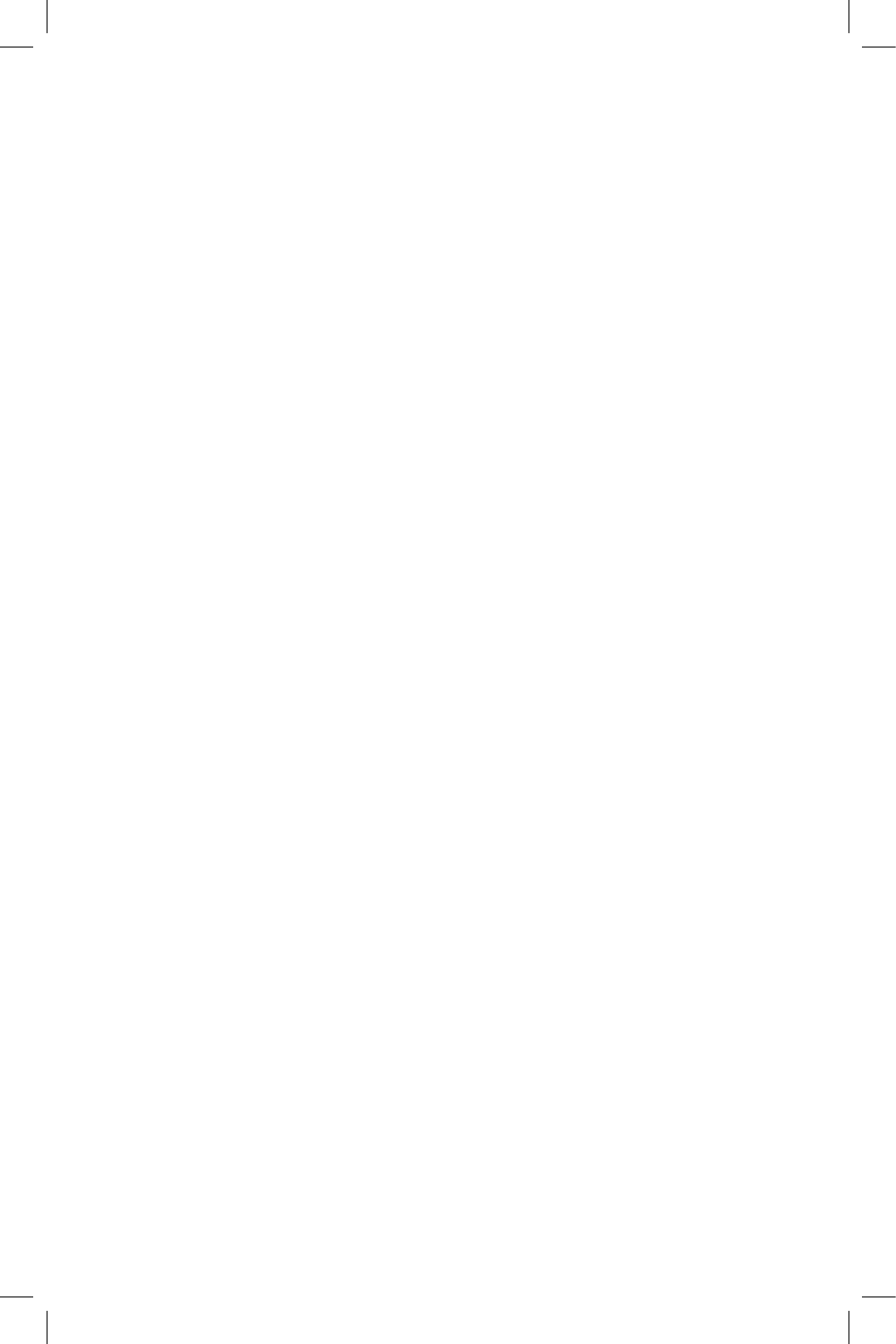## $CHAPTER$ <sup>2</sup>

## Searching for Lost Human Identity

Christian ministry is based on the assumption that there are some serious-minded people who want to know who they are, what they are, why they are here and where they are going. Maybe not many compared to the great masses of the world's population, but enough to form a nice congregation almost everywhere you go. If I am wrong about this, I might as well leave my Bible closed.

But I firmly believe there are some who are serious and want to know the answer to the question, 'What is my purpose in life?' Unfortunately, the masses have been given the wrong answer, leading them farther away from the knowledge of God. This includes all the religions and philosophies of our world. This has been a neat and successful trick on the part of the enemy of human souls.

Many people have tried to answer that question and consequently led many other people astray. Let me take several of their answers now and point out how empty and futile they really are, and may God deliver us from such utter foolishness.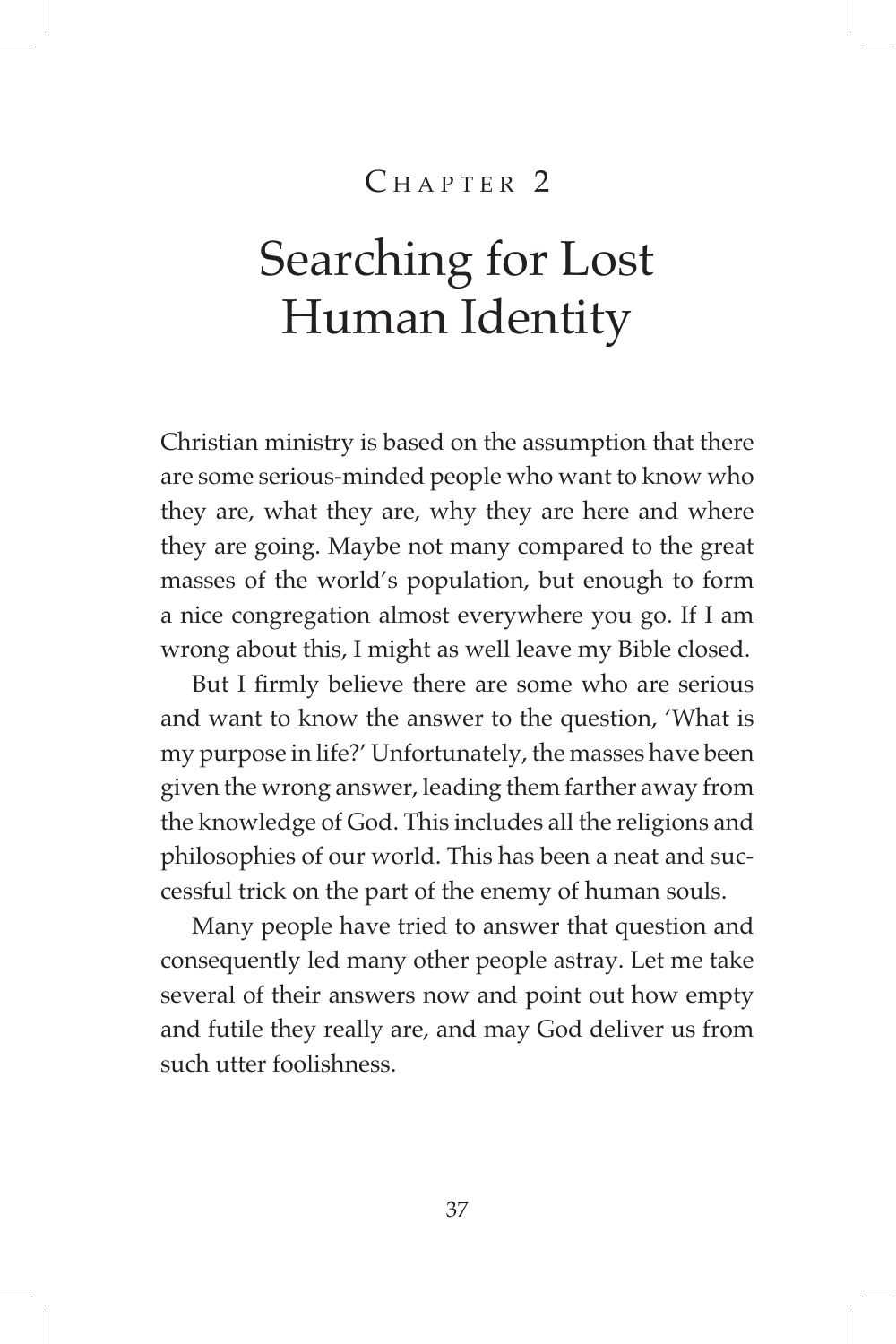## **Work**

Some would insist that our chief purpose in life is to work. No other place in the world from the days of Adam to this present time has given more honor to work than the North American continent. Not that we like to work; we just like to talk about what an honorable thing it is.

Have you ever stopped to consider what work is?

Let me put it in its simplest form. Work is moving things and rearranging them. We have something over here and we work to put it over there. Something is in the pail and we put it on the side of the house, which we call painting. Something is in the cupboard; we work to put that into a skillet and then on the table to put it into our family, and that is called cooking.

Smile at this simplification if you like, but you will find this definition of work a very good and sound one. Work is taking something that is somewhere, putting it somewhere else, and rearranging it. To the observer of humanity the obvious thing about work is the fact that it has a short-range focus; it never has a long-range purpose.

The farmer has some corn in his barn, puts it in the field and covers it up. After nature has worked on it for three or four months he takes it from there and puts it back where he got it, only there is more of it. The next year the corn is gone; the cattle ate the corn. Therefore, work always has a short-range purpose.

But what is the result of all this? Why do all this? Why put that green, red or white paint in that pail and put it on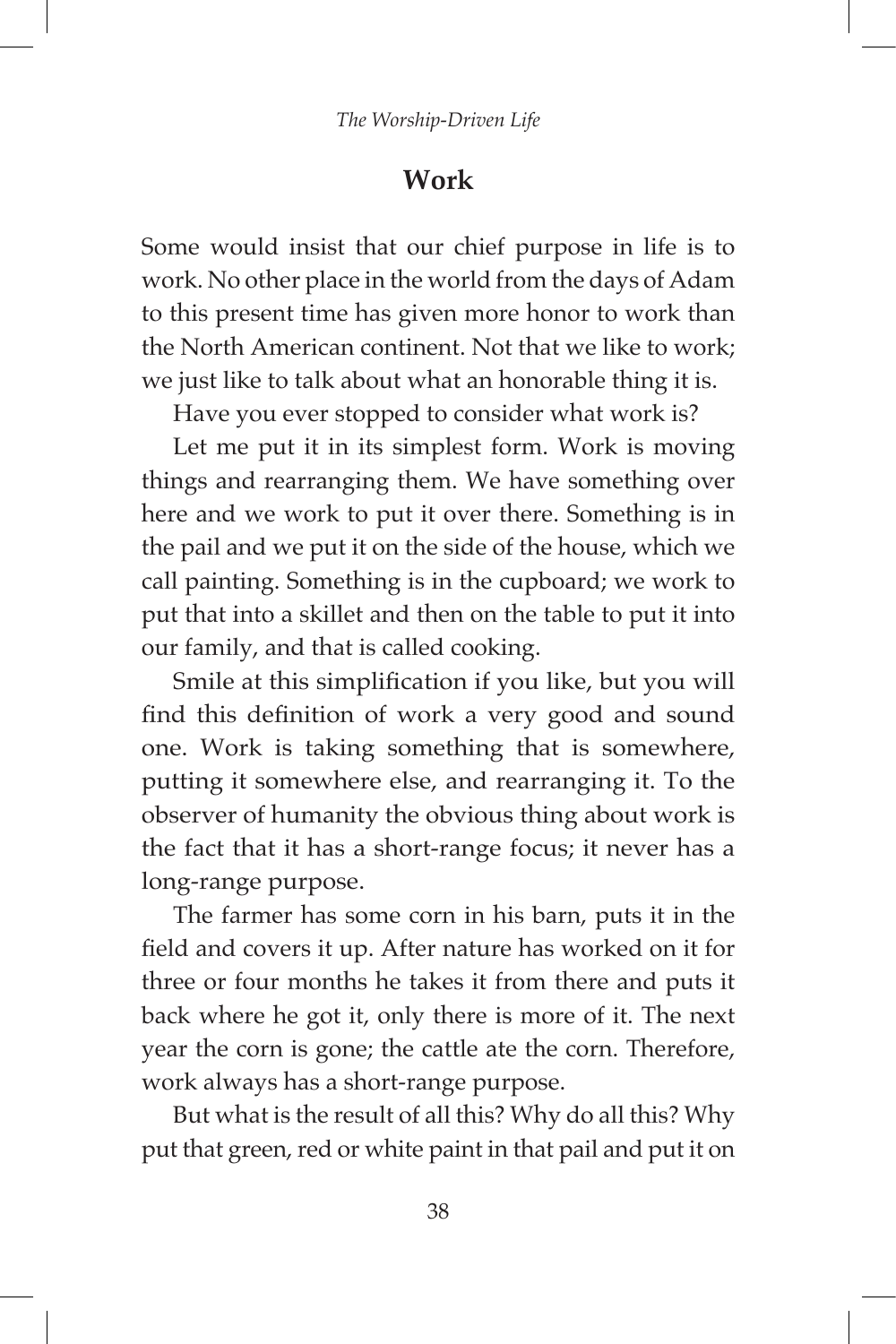your house? You say, in order that it might not be affected by the weather, that it might stay nice and look nice.

That is very good, but there never was a house built yet that will not rot and get run-down and finally be replaced with something newer. Nobody can convince me I am merely made to work like a farm horse without having any future or any reason except that work. A man can work all his life, be identified by that work and then retire. Shortly after retirement, he dies because he has lost his purpose in life. The end result of work is utter futility.

## **Education**

Somebody else insists we are here for a higher purpose than mere work. Our purpose is to educate ourselves, develop ourselves and perfect our intellectual nature. The process of this cultivation of the human mind is extensive.

A young person will go through school and be taught all the important things of life. She then might continue through college and learn science, art, literature and history. If she is ambitious, she will go on to do postgraduate work and get a degree.

I see only one little catch in this scenario. That young woman, educated and well cultivated, is going to die and take all that education with her to the grave. All that culture, that love of Bach, of Brahms and everything else will go right down with her into the grave.

Everything we do for a person is going to go right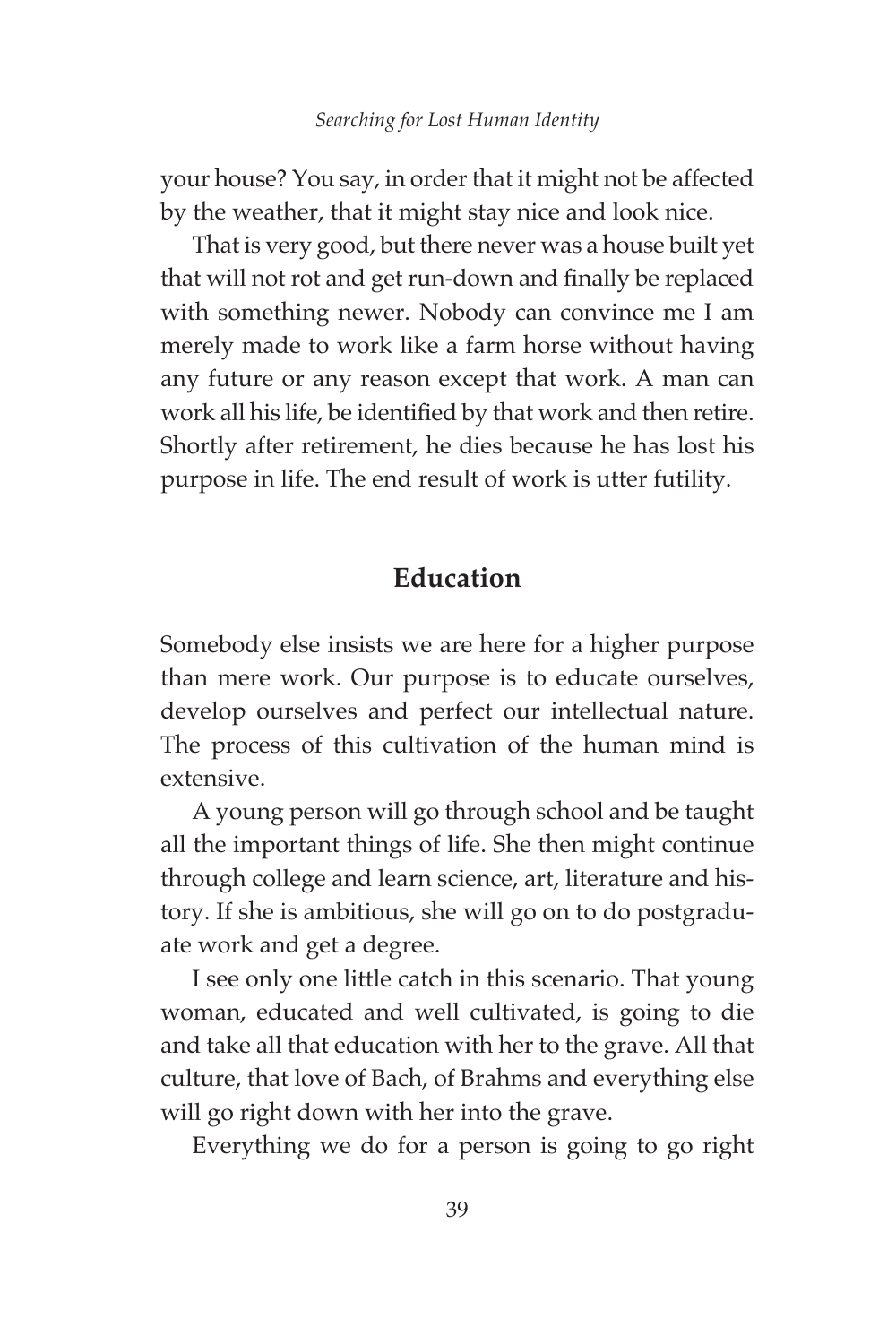down into the grave with them when they die. If they gain forty degrees, we can put that on their tombstone, but they do not know anything about it. They are dead. Education alone is not the reason we were born. Our purpose is not for the perfecting of our intellectual nature, and the education or development of our mind. I am not against education because the alternative is simple ignorance. Education, however, does not provide the eternal purpose for which I am here.

### **Pleasure**

Others have a simpler viewpoint and tell us we are here merely to enjoy ourselves. Epicurus, the father of Epicureanism, taught that pleasure is the chief end of man. Unfortunately, he earned a terrible reputation, but his idea was not as bad as it sounds. Epicurus did not teach that our purpose was to go out on a three-week drinking binge or take drugs or engage in every physical and carnal pleasure known to man. He taught something quite the contrary.

He taught that pleasure is the end of all things: the pleasures of friendship and the beauty of literature and poetry and music and art. 'The noble pleasures of a good conscience', he said, 'is what we were born for in order that we might enjoy life.'

Although he had good intentions and tried taking the high road, he had it all wrong. Joys and pleasures all pass away.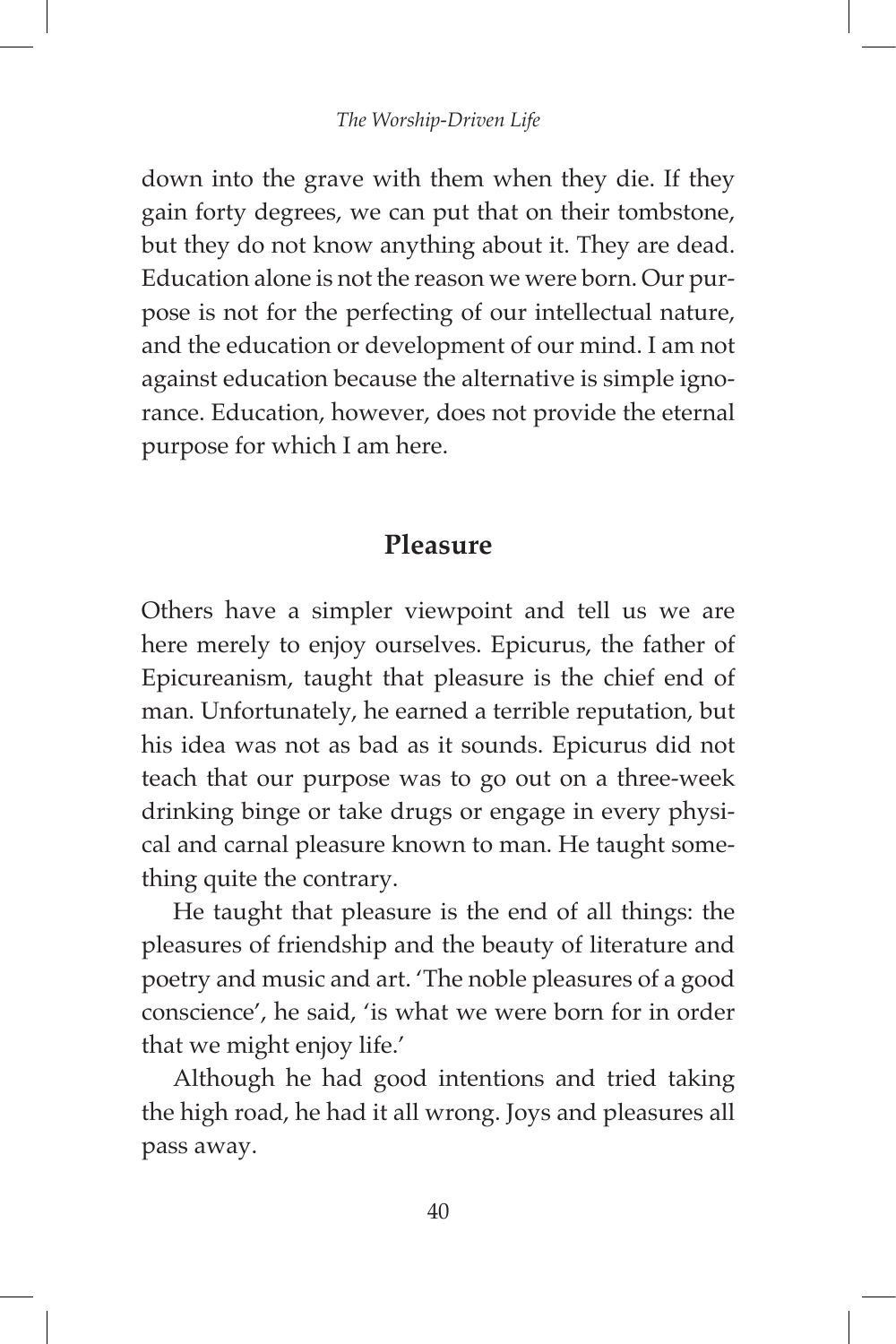An old man who used to sit and listen enraptured to the music of the classics now sits and nods in the corner and does not know Brahms from Frank Sinatra, because his mind is gone and his ability to enjoy pleasures is gone as well. What does a man do when life offers him no more pleasure? Some have answered this emptiness by suicide, a tragic end to a life that never found the real purpose of existence.

### **Thrills**

The younger and more energetic among us have the idea that the thrills of life are all that matter. Experiencing all the thrills of life is the ultimate point of living. It is a philosophy, and is widely practiced and held by a good number of people who are not Christians. It is the philosophy that sex, food, sports, excitement, and the gathering of goods is the chief end of humanity and our purpose in life. Our purpose in life is whatever produces a thrill.

Those who dedicate their time and the purpose of their life to getting a thrill out of life are going to have one of two things happen to them. Either they are going to run down physically, or they are going to run down mentally until they lose all ability to experience any thrill any more.

Nothing is quite as pathetic as an old rogue who has no thrill left any more. A bored, weary, defeated, burntout old man who has spent his life seeking physical thrills wherever he could find them and at any cost, and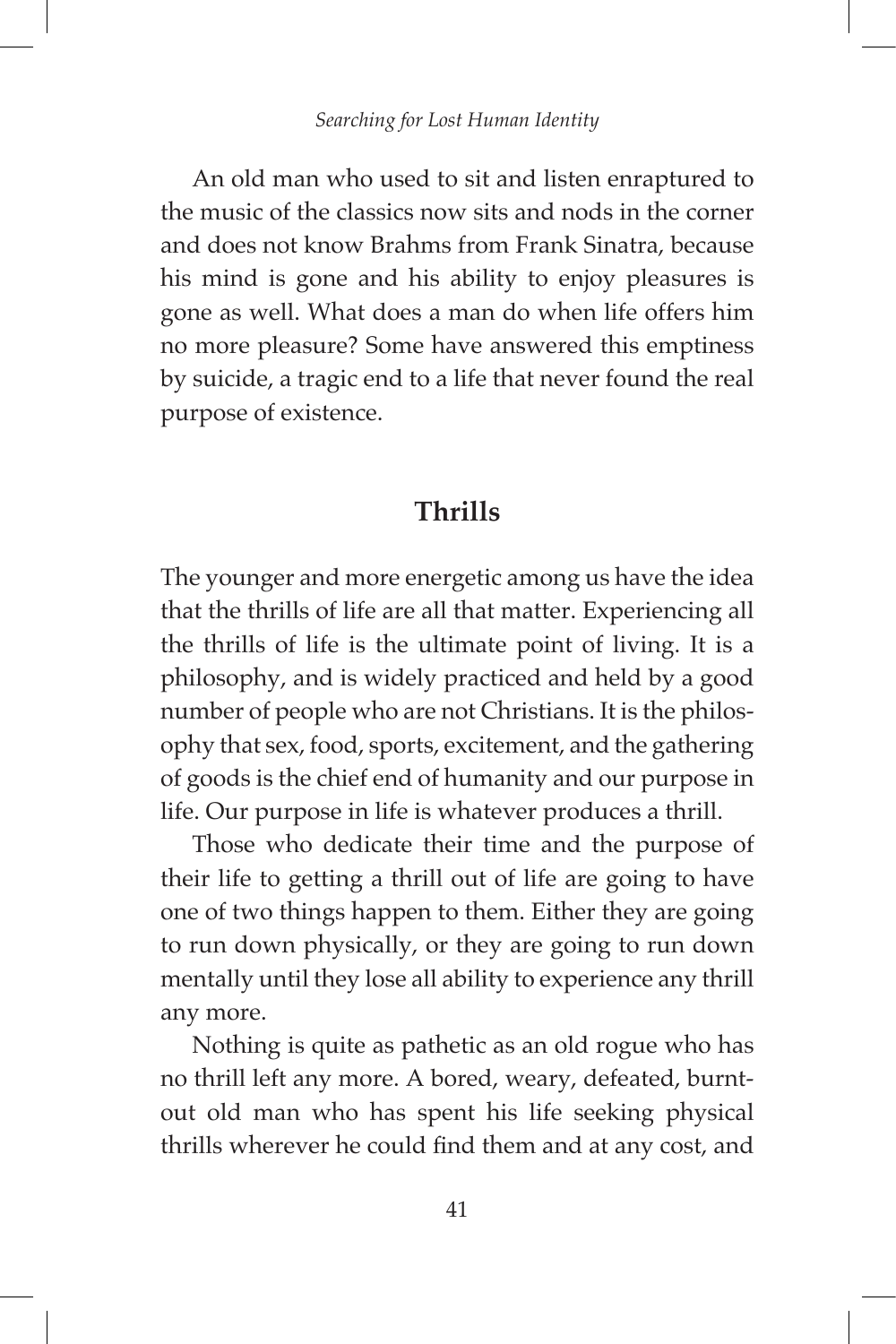now he is old, tired and worn out. Nothing thrills him any more. Trying to get through to him is like sticking an ice pick into a wooden leg. There is no response, no reaction, no life or feeling left.

If that is all life is for, I think God made a terrible mistake when he created this whole world. If that is all, then with my hand over my face I cry to God Almighty, complain, and say, 'Why did you make me like this?'

But the exciting news is that that is not the reason or purpose for our life. I bring you to the Scriptures themselves, not man's philosophy but what God says about our purpose in life. Scripture teaches us a number of things about the purpose of our life. It teaches us that God created all things out of his own pleasure. 'You are worthy, our Lord and God, to receive glory and honour and power, for you created all things, and by your will they were created and have their being' (Revelation 4:11).

When God decided to create humankind, it was a high day in heaven, accompanied by a big celebration – 'while the morning stars sang together and all the angels shouted for joy' (Job 38:7). Here was the heavenly host celebrating when God decided to create the heavens and the earth and in particular people to worship him.

This is taught throughout the entire Bible, that God created human beings to worship him. We are the darlings of the universe, the centerpieces of God's affection; however, many unbelievers denied this.

A very intelligent man once commented, when asked what he thought to be the biggest mistake or error made by people: 'I consider the biggest mistake to be the belief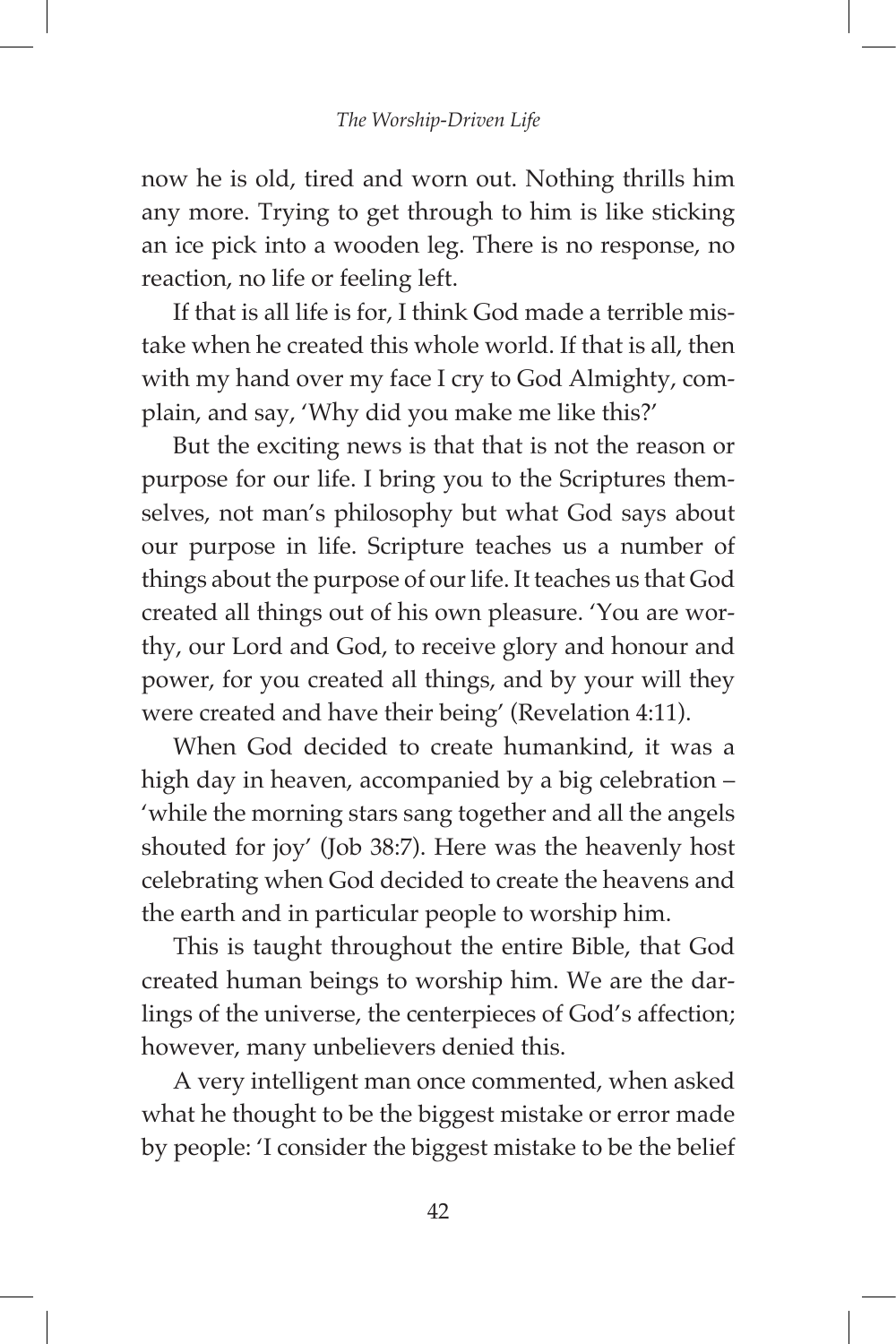that we are special objects of Almighty God and that we are more than other things in the world and God has a special fondness for people.'

Regardless of that man's opinion, I base my whole life on the belief that God created people with a special, unique, divine purpose. I do not care how brilliant this man is; he cannot shake me from my conviction. It would be as useless as throwing cooked peas at a tenstory building to destroy any of my beliefs or doctrines or commitment to this faith.

When a little baby is born into the world, the father searches intently to see if the baby looks like him. He may be too tough to say it, but every father looks earnestly into that little wrinkled face to see whether it looks like him or not. We want things to look like us and, if they are not born to us, we go out and make them. We paint pictures; we write music; we do something because we want to create. Everything we create is a reflection of our personality. In the world of art a Monet is easily distinguished from a Rembrandt. Each painting reflects the personality of the artist.

God made humans to be like him so they could give more pleasure to God than all the other creatures. Only in human beings, as created by God, can God admire himself. We are the mirror image into which God looks to see himself. We are the reflection of the glory of God, which was the purpose and intention of God originally. Our supreme function through all eternity is to reflect God's highest glory and that God might look into the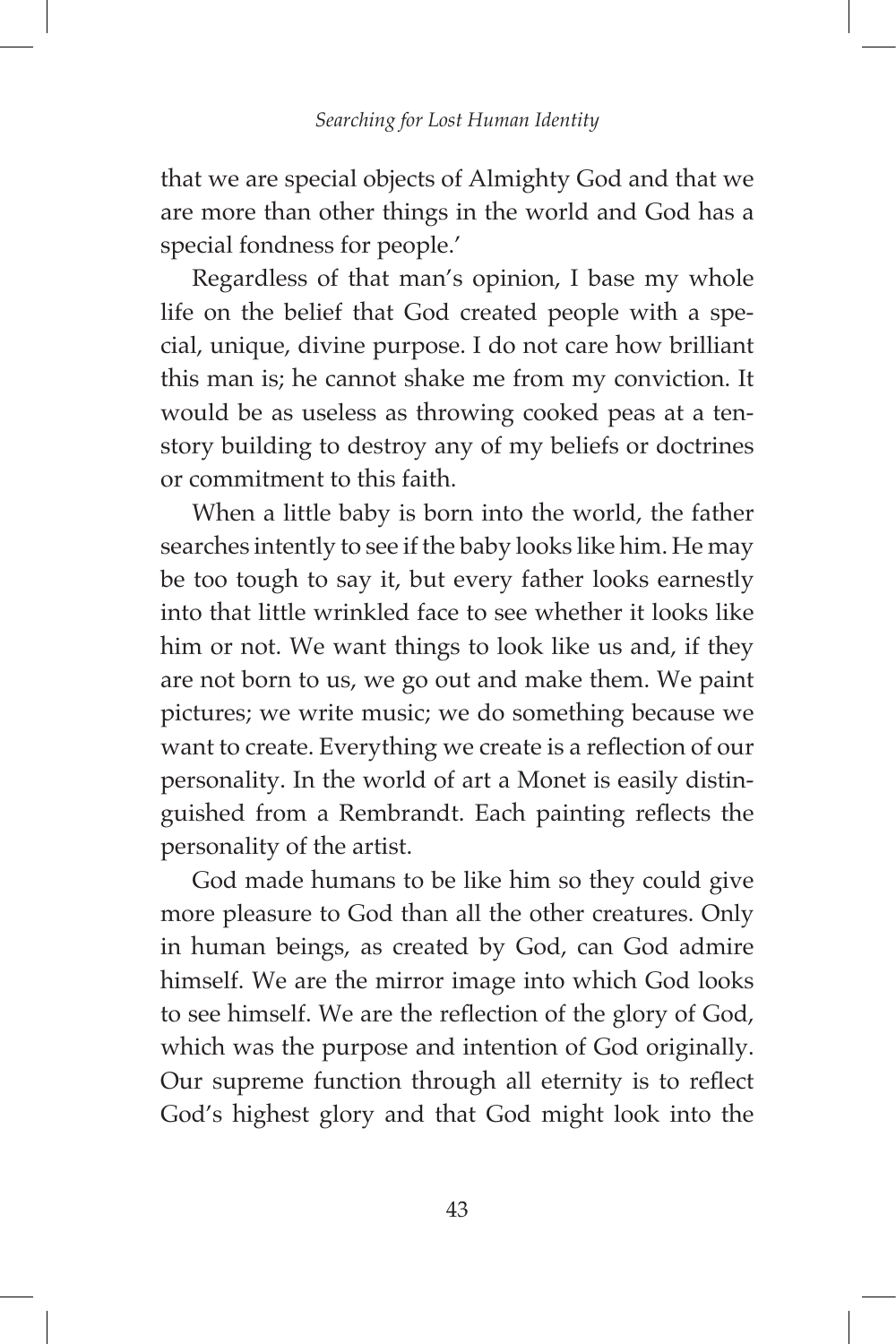mirror called humans and see his own glory shining there. Through us, God could reflect his glory to all creation.

You are a mirror of the Almighty and this is the reason you were created in the first place. This is your purpose. You are not created that you might merely take something from over here and put it over there... *work*. You were not created only so that you might develop your brain so that you can speak with a cultured accent... *education*. Neither are we here to enjoy ourselves, even the pure pleasures of life... *pleasure*. Nor are we here for the thrills that life brings... *thrills*.

All the holy prophets and apostles teach that humans fell from their first estate and destroyed the glory of God, and the mirror was broken. God could no longer look at sinful people and see his glory reflected. We failed to fulfill the created purpose of worship of our Creator in the beauty of holiness. We forgot this, forfeited it by sin and are now busy finding other things to fill that emptiness. It is terrible what people will look to if they lose God. If there is no God in their eyes then they get something else in their eyes, and if they do not enjoy worshiping the great God Almighty who made them, they find something else to worship.

If a person does not have God, they have to have something else. Maybe it is boats, or maybe money, amounting to idolatry, or going to parties or just simply raising the devil. They have lost God and they do not know what to do, so they find something to do, which is why all the pleasures in life have been invented.

God made humankind to reflect his glory but,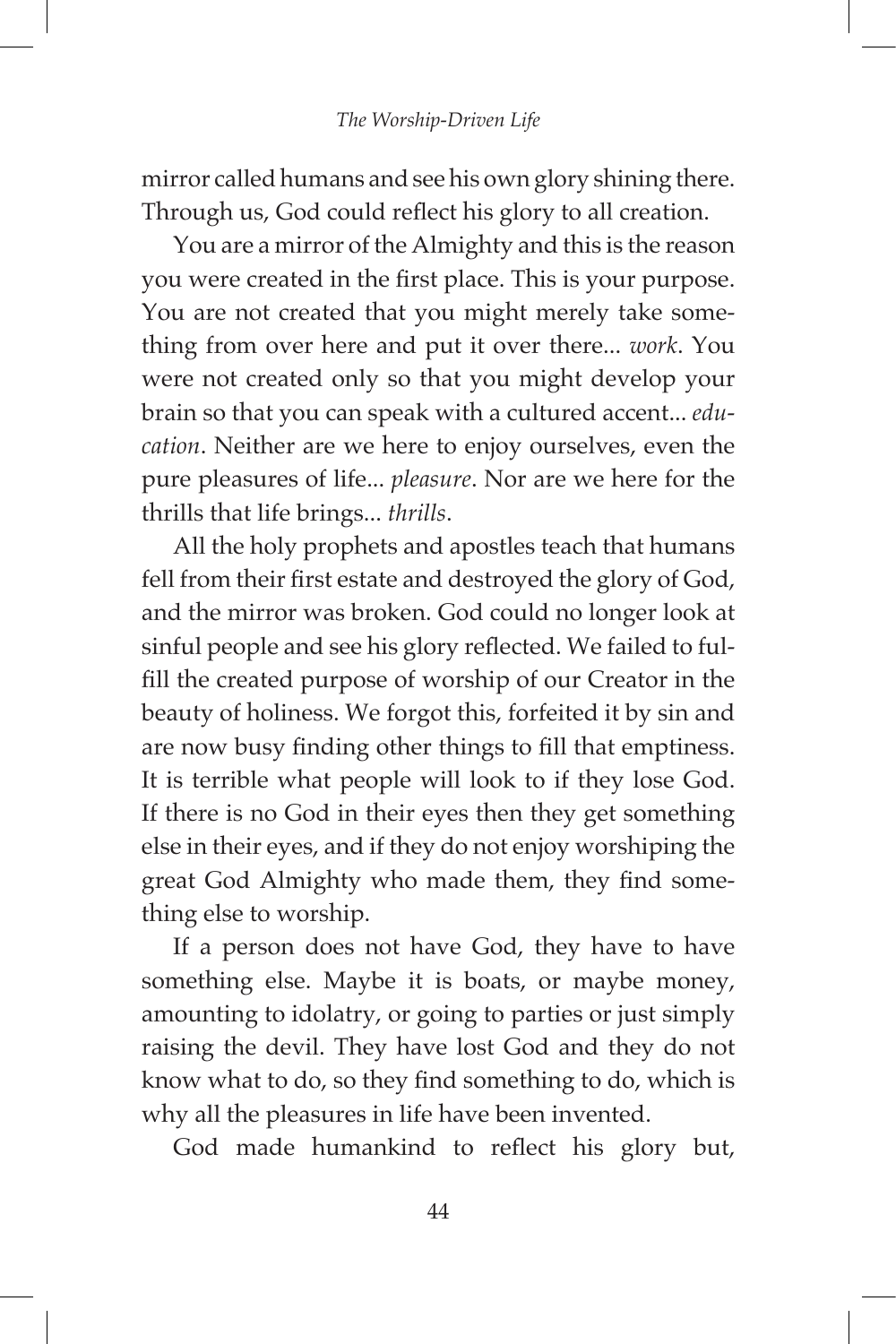unfortunately, we do not. The flowers are still as beautiful as God meant them to be. The sun still shines down from the spacious firmament on high. Evening shadows fall and the moon takes up the wonders and tells us whether the hand that made us is divine. Bees still gather their honey from flower to flower, and the birds sing a thousand songs, and the Seraphim still chant 'Holy, holy, holy' before the throne of God. Yet humans alone sulk in their caves. Human beings made more like God than any creature have become less like God than any creature.

Humanity, made to be a mirror to reflect the deity, now reflect only its own sinfulness. Sulking in their caves while the silent stars tell their story, human beings, except for their swearing, boasting, threatening, cursing and all the nervous and ill-conceived laughter and songs without joy, are silent before the universe.

Change the image now from a mirror to a harp. God has put in human beings a harp bigger than anything else, and he meant that harp to be tuned to himself. However, when people sinned and fell in this tragic and terrible thing we call the fall of man, they threw that harp down into the mud; it is full of silt and sand and its strings are broken.

The mightiest disaster ever known in the world was when the human soul, more like God than anything, more fitted to God's sweet music than all other creatures, let the light go from its mind and the love go from its heart, and began to stumble through a dark world to find itself a grave. From God's point of view humanity needed to be redeemed. What is the purpose of redemption?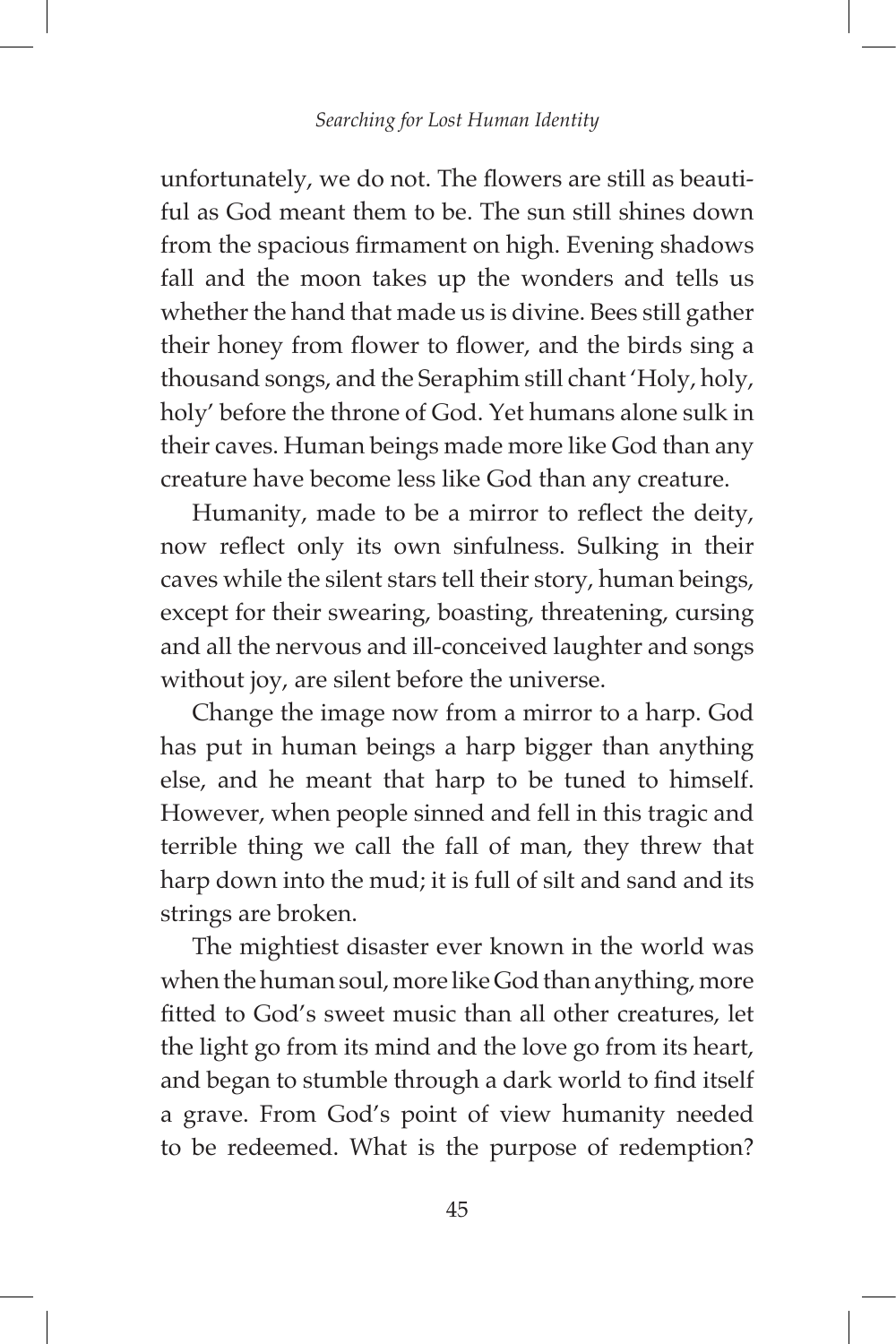Redemption is to restore us back to God again, to restring that harp, to purge it, cleanse it and refurbish it by the grace of God and the blood of the Lamb.

I have wonderful news for you. God who made us like that did not give up on us. He did not say to the angels, 'Write them off and block them from my memory.' Rather, he said, 'I still want that mirror to shine in which I can look and see my glory. I still want to be admired in my people; I still want a people to enjoy me and to love me forever.' Out of this insatiable passion, God sent his only-begotten Son and he became incarnate in the form of a man and, when he walked the earth, he was the reflected glory of God. God, finally, had his man.

The New Testament says, 'The Son is the radiance of God's glory and the exact representation of his being...' (Hebrews 1:3). When God looked at Mary's son, he saw himself reflected. Jesus said, 'Believe me when I say that I am in the Father and the Father is in me; or at least believe on the evidence of the miracles themselves' (John 14:11).

What did Jesus mean by 'When you see me, you see the Father's glory reflected'? 'I have brought you glory on earth by completing the work you gave me to do,' said Jesus (John 17:4), and there God glorified himself in his Son and that Son went out to die and all that glory was marred more than any man and his features more than the son of man. They pulled out his beard, bruised his face, tore out his hair and made lumps on his forehead. Then they nailed him on that cross where for six hours he sweated, twisted and groaned before finally giving up the ghost. The bells rang in heaven because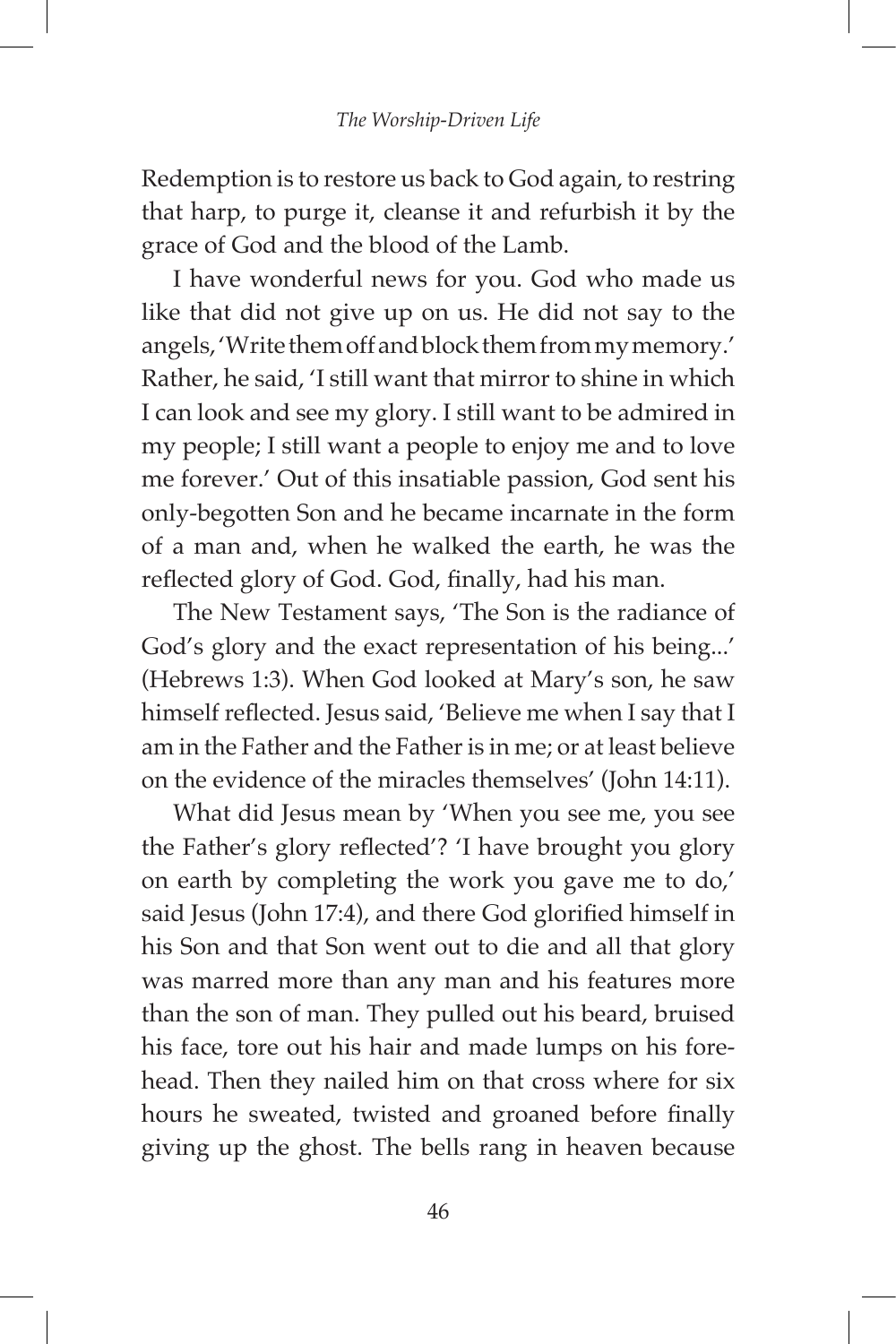humankind had been redeemed now. On the third day, he arose from the dead and now he is at God's right hand and God now is busy redeeming the people back to him again, back to the original purpose, to be mirrors reflecting God's glory.

I hope to explain what worship is and point out how tragically low this worship is among the churches. I hope to define worship and explain how we can recapture this worship for our generation and the generations to come.

Worship is humanity's full reason for existence. Worship is why we are born and why we are born again. Worship is the reason for our Genesis in the first place and our re-Genesis that we call regeneration. Worship is why there is the church, the assembly of the redeemed, in the first place. Every Christian church in every country across the world in every generation exists to worship God first, not second. Not tacking worship at the end of our service as an afterthought, but rather to worship God primarily with everything else coming in second at best. Worshiping God is our first call.

John Keats wrote of a tongueless nightingale (in *The Eve of St Agnes*): 'As though a tongueless nightingale should swell her throat in vain, and die, heart-stifled, in her dell.' Quite a figure of speech, really. I have often thought that this great figure of speech was a beautiful thing. The tongueless nightingale died of suffocation because it had so much song in it that it could not get it out. We are the other way around. We have such a tremendous tongue and such little use for it. We have a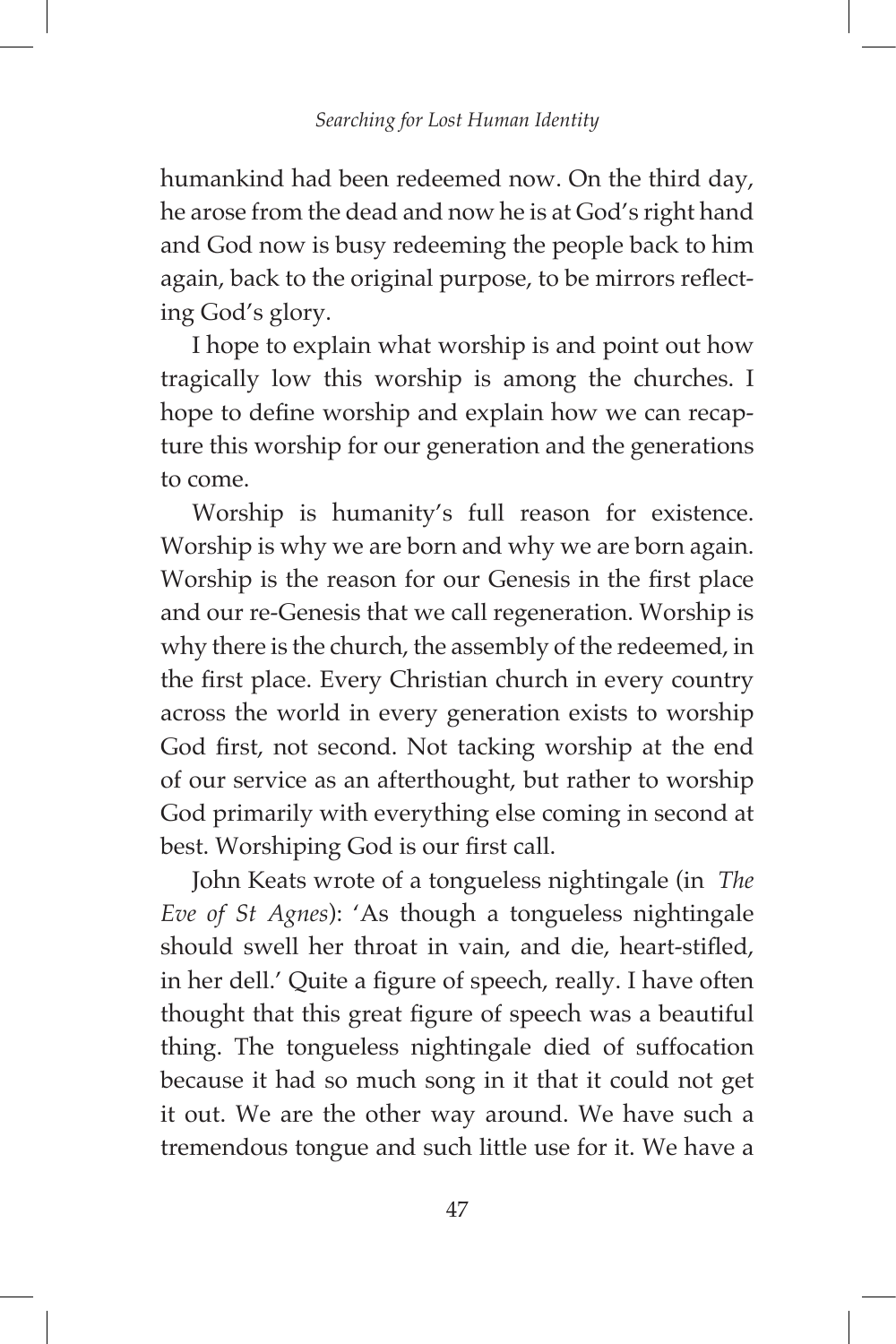harp such as no other creature in God's universe but we play it so infrequently and so poorly.

When the saintly Brother Lawrence (c.1614–1691) was dying, somebody asked him what he was doing.

Without hesitation Brother Lawrence simply said, 'I'm just doing what I've been doing for forty years and I expect to be doing throughout eternity.'

'What's that?' they inquired.

'Worshiping God.'

As far as Brother Lawrence was concerned, dying was secondary; just an item on his agenda. His real occupation was worshipping God above and before all other things. He had been worshipping God for forty years, and facing death did not change that. When he felt his thoughts getting low, he was still worshiping God. He died and they buried his body somewhere, but Brother Lawrence is still worshiping God in that coveted place we call the presence of God.

You will be worshiping God long after everything else has ceased to exist. It is too bad if you do not learn to worship him now so that you do not have to cram for the last examination. For my part, I want to worship God in my own private life so fully and satisfyingly to the end that I will not have to cram for the final exam. I can nearly stop breathing with quietness and say, 'I worship him, I am still worshipping him and I expect to worship him for all eternity.'

That is what you are here for, to glorify God and enjoy him thoroughly and forever, telling the universe how great God is.